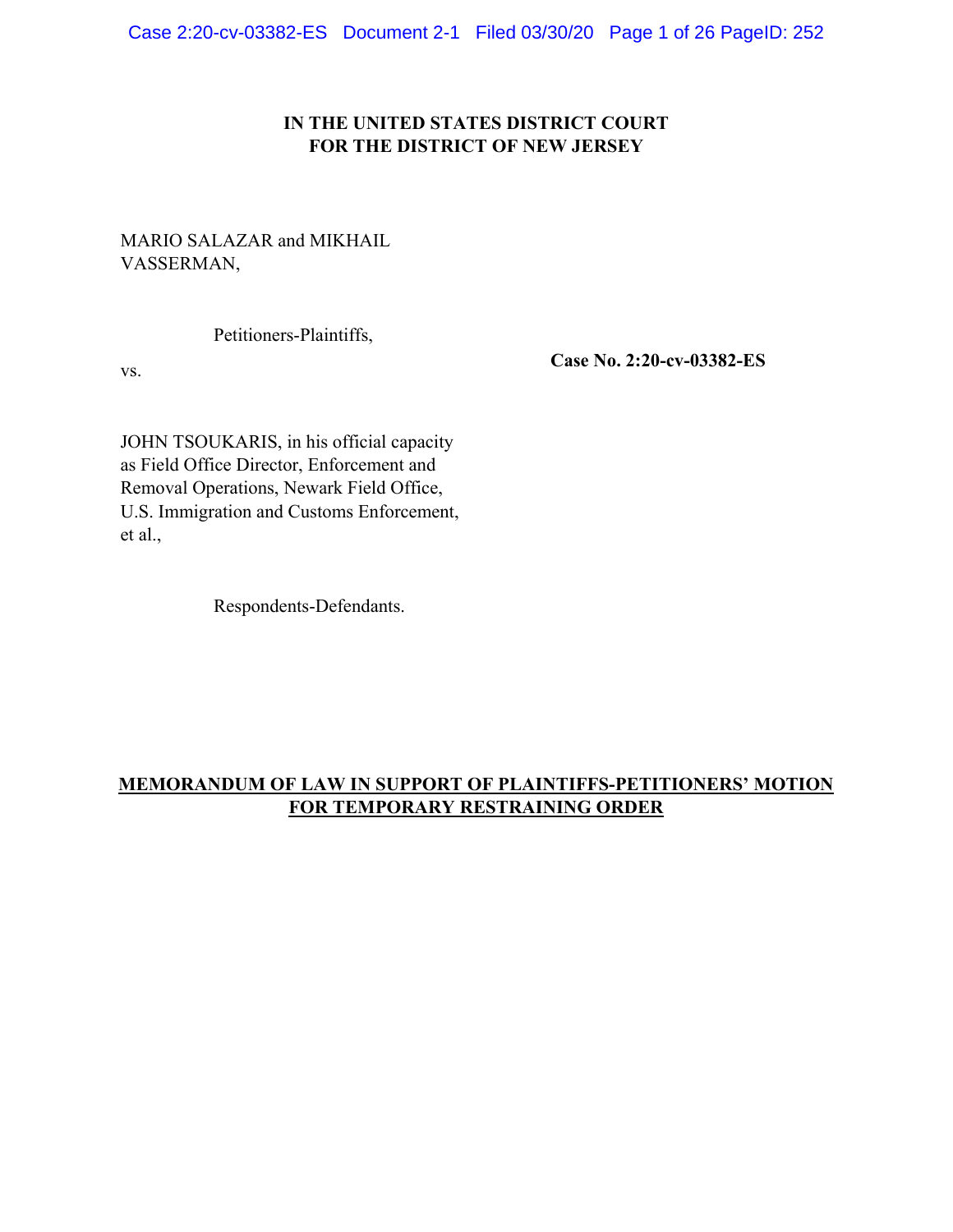# **TABLE OF CONTENTS**

| I.                                                                                       | Plaintiffs are at Grave Risk of Harm, Including Serious Illness or Death.  4         |  |
|------------------------------------------------------------------------------------------|--------------------------------------------------------------------------------------|--|
| II.                                                                                      | Conditions at the ECCF Increase the Risk of COVID-19 Infection 4                     |  |
| III.                                                                                     | <b>ICE Continues to Expose Plaintiffs to Dangerous Conditions of Confinement</b>     |  |
|                                                                                          |                                                                                      |  |
|                                                                                          |                                                                                      |  |
| Plaintiffs Meet their Burden to Show the Need for a Temporary Restraining Order. 8<br>I. |                                                                                      |  |
| A.                                                                                       |                                                                                      |  |
| 1.                                                                                       | Plaintiffs' Continued Detention Violates Their Due Process Rights.  9                |  |
| 2.                                                                                       | Defendants' Deliberate Indifference to Plaintiffs' Health and Safety Violates Even   |  |
| <b>B.</b>                                                                                | Infection with a Lethal Virus that Lacks Any Vaccine or Cure Constitutes Irreparable |  |
| $\mathcal{C}$ .                                                                          |                                                                                      |  |
| D.                                                                                       |                                                                                      |  |
| II.                                                                                      | The Court Should Not Require Plaintiffs to Provide Security Prior to Issuing a       |  |
|                                                                                          |                                                                                      |  |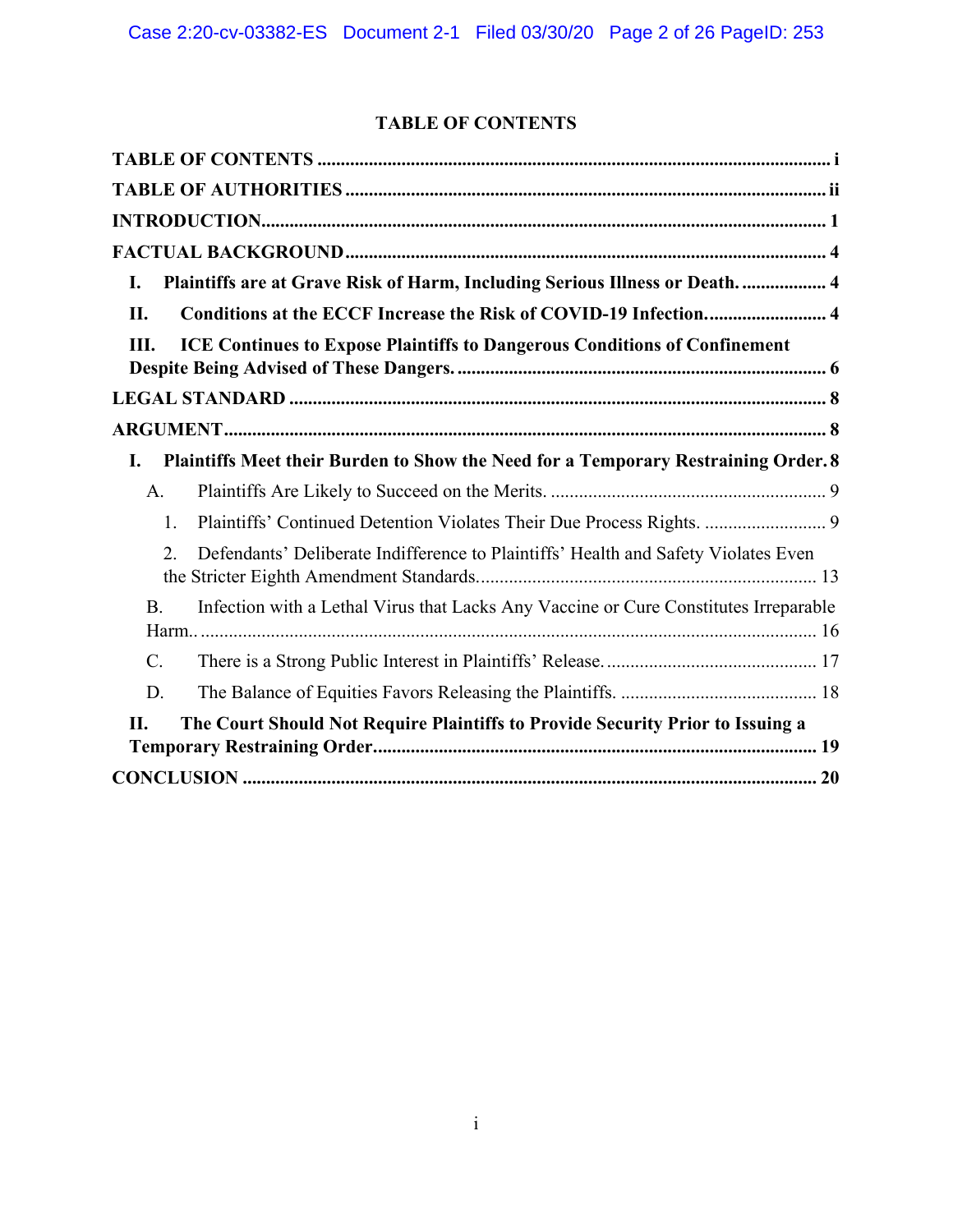# **TABLE OF AUTHORITIES**

# **Cases**

| Austin v. Pa. Dep't of Corr., No. 90-7497, 1992 WL 277511 (E.D. Pa. Sept. 29, 1992) 16      |
|---------------------------------------------------------------------------------------------|
| Basank v. Decker, No. 1:20-cv-02518, 2020 WL 1481503 (S.D.N.Y. Mar. 26, 2020) 9, 10, 15, 16 |
|                                                                                             |
| Boone v. Brown, No. 05-0750, 2005 WL 2006997 (D.N.J. Aug. 22, 2005)  16                     |
|                                                                                             |
| Calderon Jimenez v. Wolf, Memorandum and Order, C.A. No. 18-10225-MLW (D. Mass. Mar.        |
| Castillo v. Barr, Temporary Restraining Order and Order to Show Cause, CV 20-00605 TJH      |
| Coronel v. Decker, 20-cv-2472 (AJN), 2020 WL 1487274 (S.D.N.Y. Mar. 27, 2020)  10           |
|                                                                                             |
|                                                                                             |
|                                                                                             |
|                                                                                             |
|                                                                                             |
| In re Extradition of Alejandro Toledo Manrique, No. 19-71055, 2020 WL 1307109 (N.D. Cal.    |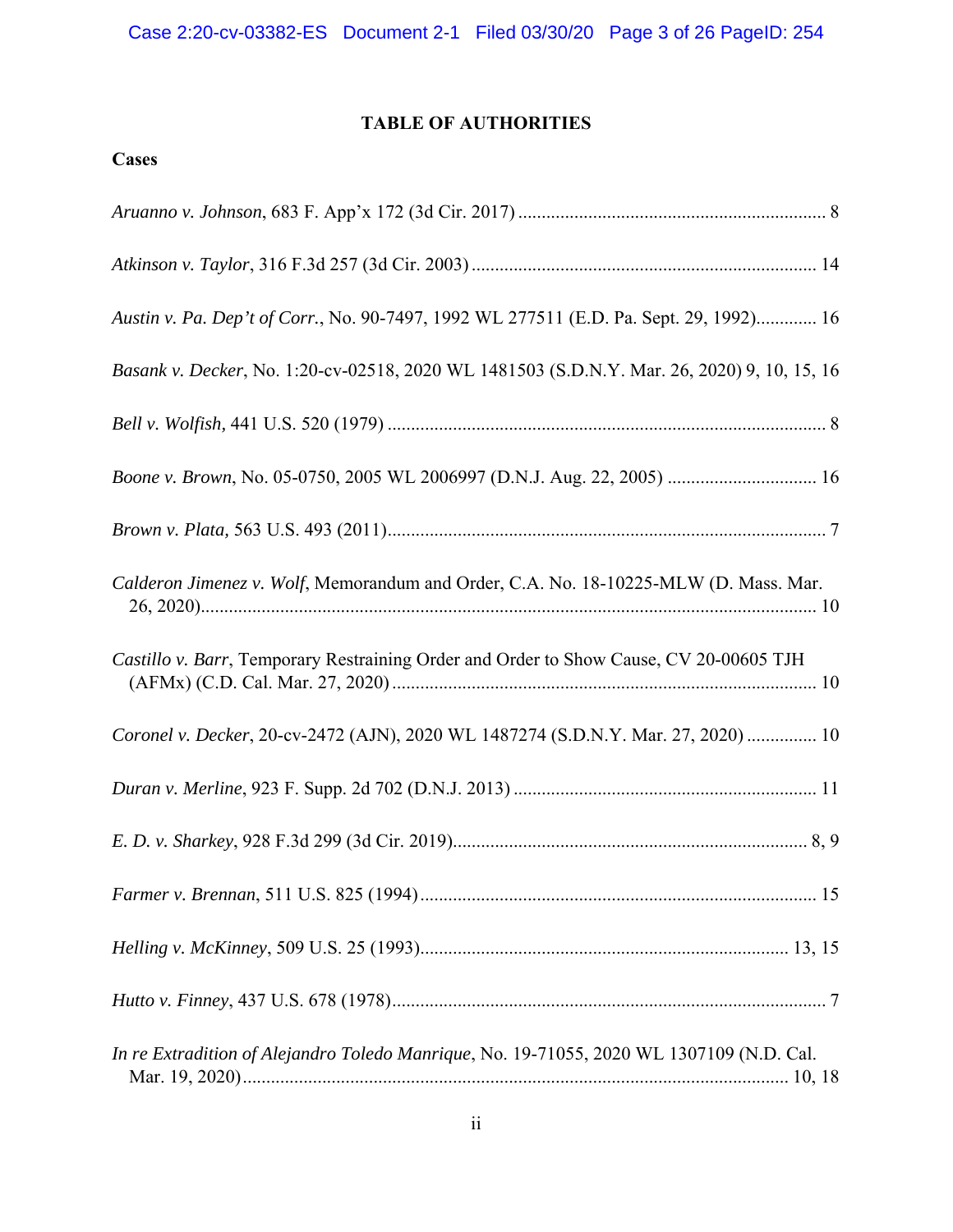| Jovel v. Decker, No. 1:20-cv-00308-GBD-SN, 2020 WL 1467397 (S.D.N.Y. Mar. 26, 2020) 10         |
|------------------------------------------------------------------------------------------------|
|                                                                                                |
| Kongtcheu v. Secaucus Healthcare Ctr., LLC, No. 2:13-CV-1856, 2014 WL 2436048 (D.N.J.          |
|                                                                                                |
| Monmouth Cty. Corr. Inst. Inmates v. Lanzaro, 595 F. Supp. 1417, 1430–31 (D.N.J. 1984) 13      |
|                                                                                                |
| Padilla v. U.S. Immigration & Customs Enforcement, No. 19-35565, 2020 WL 1482393 (9th Cir.     |
| People v. Ferguson, Order, No. 2019-270536-FH, 2020 Mich. App. LEXIS 2202 (Mich. Ct.           |
| Phillips v. Superintendent Chester SCI, 739 F. App'x 125 (3d Cir. 2018)  15                    |
| S. Camden Citizens in Action v. N.J. Dep't of Envtl. Prot., 145 F. Supp. 446 (D.N.J. 2001)  19 |
| Simcox v. Delaware County, No. 91-6874, 1992 WL 97896 (E.D. Pa. May 5, 1992)  19               |
| Stewart v. Kelchner, No. 06-2463, 2007 WL 9718681 (M.D. Pa. May 11, 2007) 13                   |
|                                                                                                |
|                                                                                                |
| United States v. Barkman, Case No. 3:19-cr-0052 2020 U.S. Dist. LEXIS 45628, at *9 (D. Nev.    |
| United States v. Fellela, No. 3:19-cr-79, 2020 U.S. Dist. LEXIS 49198 (D. Conn. Mar. 20, 2020) |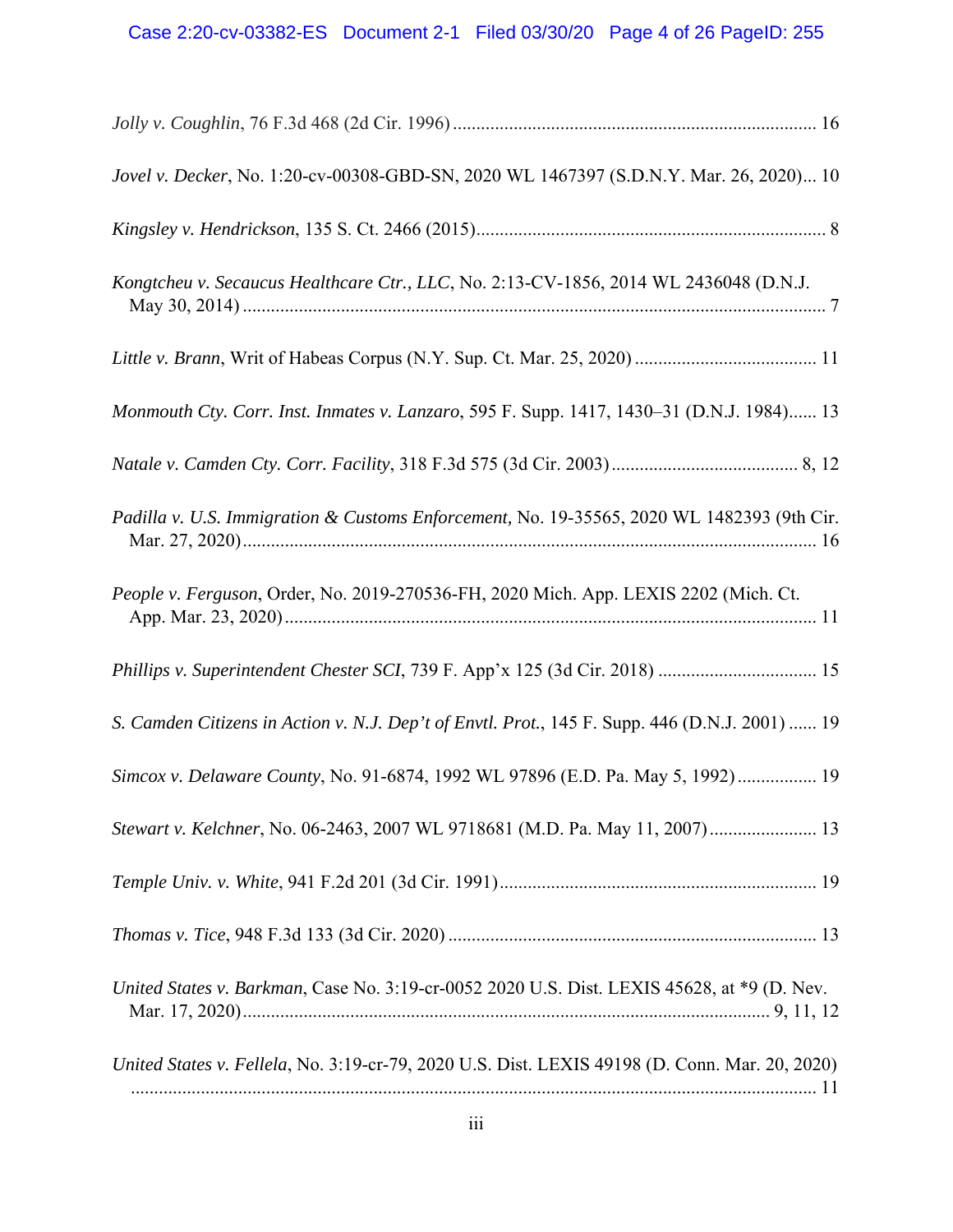| United States v. Garlock, No. 18-CR-00418-VC-1, 2020 WL 1439980 (N.D. Cal. Mar. 25, 2020) |
|-------------------------------------------------------------------------------------------|
| United States v. Perez, No. 19 CR. 297 (PAE), 2020 WL 1329225 (S.D.N.Y. Mar. 19, 2020) 10 |
| United States v. Raihan, No. 20-cr-68 (BMC) (JO), Dkt. No. 20 (E.D.N.Y. Mar. 12, 2020) 11 |
| United States v. Stephens, 15-cr-95, 2020 WL 1295155, (AJN) (S.D.N.Y. Mar. 19, 2020) 11   |
| Unknown Parties v. Johnson, No. CV-15-00250-TUC-DCB, 2016 WL 8188563 (D. Ariz. Nov.       |
| Waterkeeper All. Inc. v. Spirit of Utah Wilderness, Inc., No. 10-CV-1136 (NSR), 2020 WL   |
|                                                                                           |
|                                                                                           |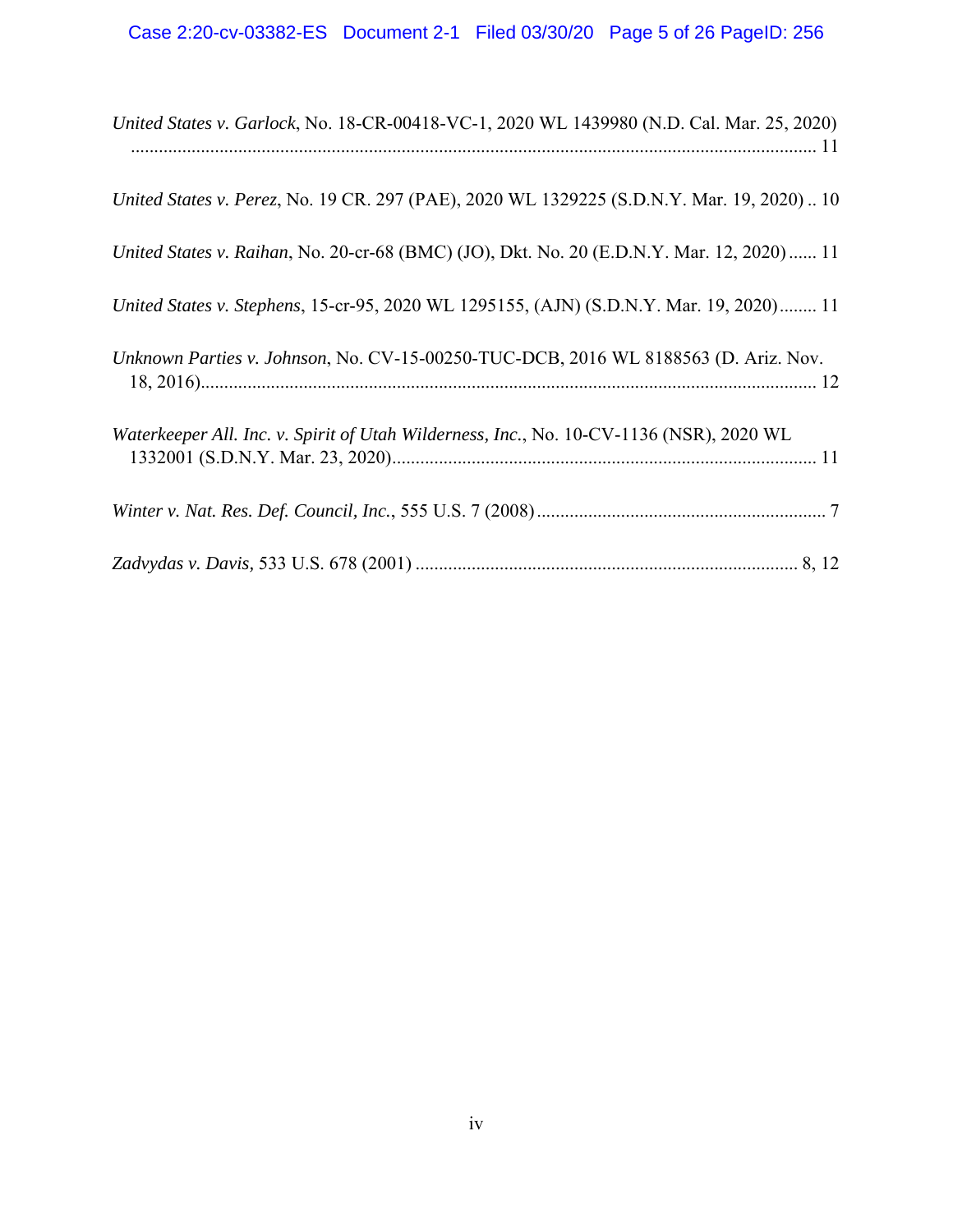## **INTRODUCTION**

Plaintiffs file this motion as the COVID-19 pandemic rages across the United States. Public health experts, including doctors who work with the Department of Homeland Security, have repeatedly sounded the alarm about the extreme speed with which the virus will attack people confined in our jails, prisons, and detention centers. They have urged officials to immediately release people from custody, both to protect their lives and slow the virus's spread in the community. On Sunday, March 29, 2020, our country passed a grim milestone: Patrick Jones, a 49-year-old man who, like the Plaintiffs, suffered from medical conditions placing him at high risk of harm from COVID-19, became the first person in U.S. federal custody known to have died from this disease.

Here in New Jersey, Respondent-Defendants ("Defendants") are detaining Petitioners-Plaintiffs Mario Pablo Salazar and Mikhail Vasserman ("Plaintiffs") at Essex County Correctional Facility (ECCF) in Newark, in civil custody of Defendant U.S. Immigration and Customs Enforcement ("ICE"). Four staff members and one person detained at the ECCF have already tested positive for COVID-19, and other people detained are reported to be exhibiting symptoms consistent with COVID-19 without access to testing. In short, the pandemic is already inside this facility. Both Mr. Vasserman and Mr. Salazar, like Patrick Jones, have underlying medical conditions that place them "at high risk of serious illness or death if exposed to and infected with COVID-19." Meyer Decl.<sup>1</sup> Section V (discussing Plaintiffs). While confined at the ECCF, Mr. Vasserman and Mr. Salazar have no way to distance themselves from other people,

<sup>&</sup>lt;sup>1</sup> With the exception of the Declaration of Farrin Anello, the declarations cited in this memorandum of law were filed as attachments to the Petition and Complaint.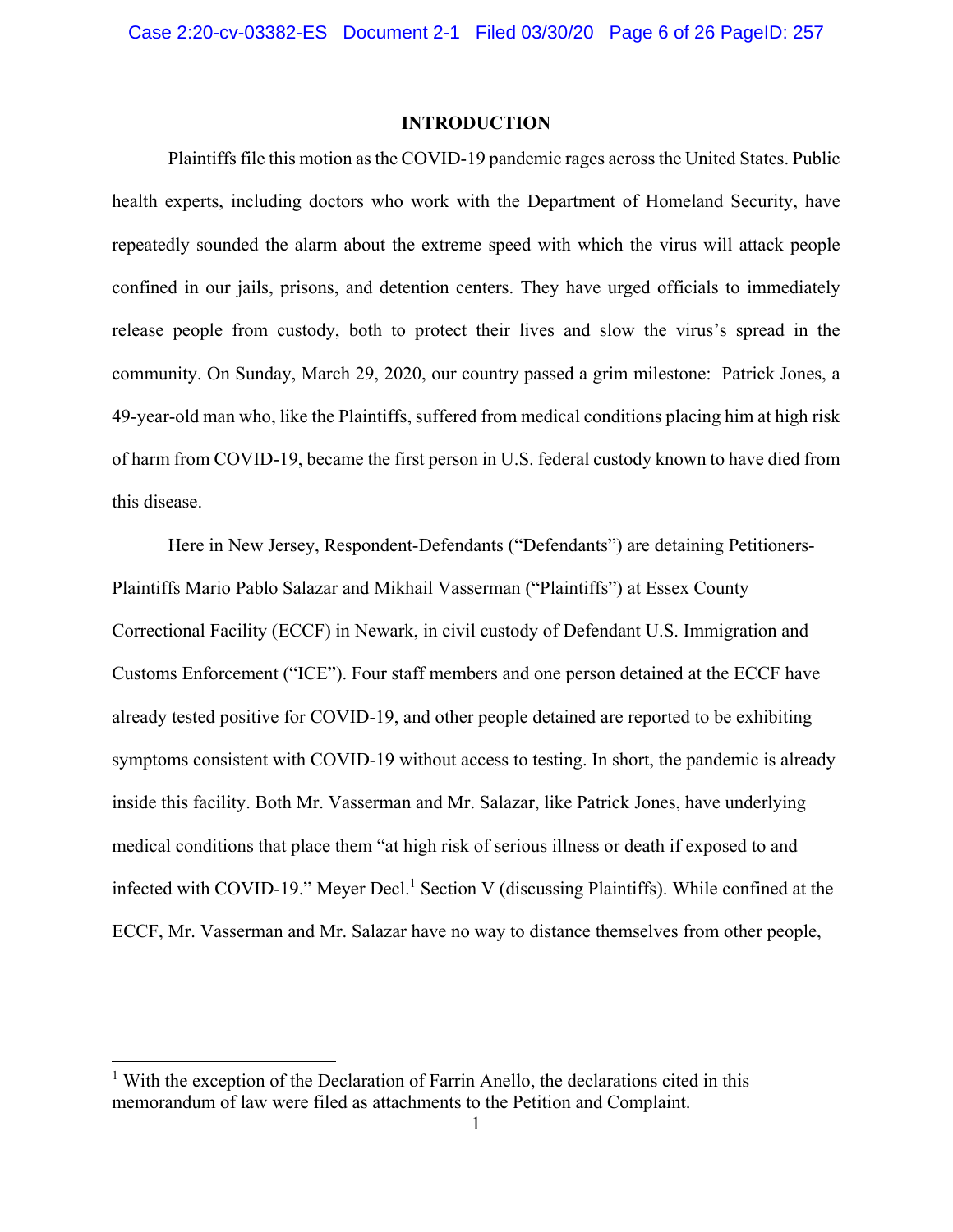#### Case 2:20-cv-03382-ES Document 2-1 Filed 03/30/20 Page 7 of 26 PageID: 258

nor to take other basic steps to protect themselves. Thus, the only way to protect Plaintiffs from the irreparable harm of severe illness or death is to order their immediate release.

Plaintiffs are likely to succeed on the merits of their core due process claim because the Due Process Clause of the Fifth Amendment forbids the government from knowingly allowing those in its custody to suffer and die from infectious disease.<sup>2</sup> Plaintiffs' continued detention at the ECCF during the COVID-19 outbreak tramples this constitutional protection. Moreover, public health favors their release: should Plaintiffs become seriously ill at the ECCF, they will require intensive treatment, likely at outside facilities. Meyer Decl. ¶ 18. To the extent treatment will still be possible for them, that will burden an already over-taxed healthcare system. *Id.* ¶ 29.

In New Jersey, the Attorney General and County Prosecutors have agreed, pursuant to a court consent order, to create an immediate presumption of release for every person serving a county jail sentence because of COVID-19. *In the Matter of the Request to Commute or Suspend County Jail Sentences*, Consent Order, No. 084230 (N.J. Mar. 22, 2020), Ex. U to Haas Decl. Around the country, a growing number of courts have similarly concluded that individuals must be released from detention in light of COVID-19. *See* Argument I.A.1, *infra*. This Court should join this growing chorus. For the reasons discussed below, the Court should immediately issue a temporary restraining order requiring ICE to temporarily release Plaintiffs from custody so they have a chance to avoid infection and the risk of complications and death from COVID-19.

 $2^2$  Mr. Vasserman also has pled a claim for a bond hearing, because his detention of 16 months has become unreasonably prolonged, and due process requires a constitutionally adequate bond hearing. *See Diop v. ICE/Homeland Security*, 656 F.3d 221, 233 (3d Cir. 2011) ("[W]hen detention becomes unreasonable, the Due Process Clause demands a hearing, at which the Government bears the burden of proving that continued detention is necessary to fulfill the purposes of the detention statute."). In light of the urgent need to seek relief from the threat posed by COVID-19, The present motion focuses on Count I of the Petition. However, counsel for the Plaintiffs are prepared to provide additional briefing on Count II, should the Court need to reach this issue.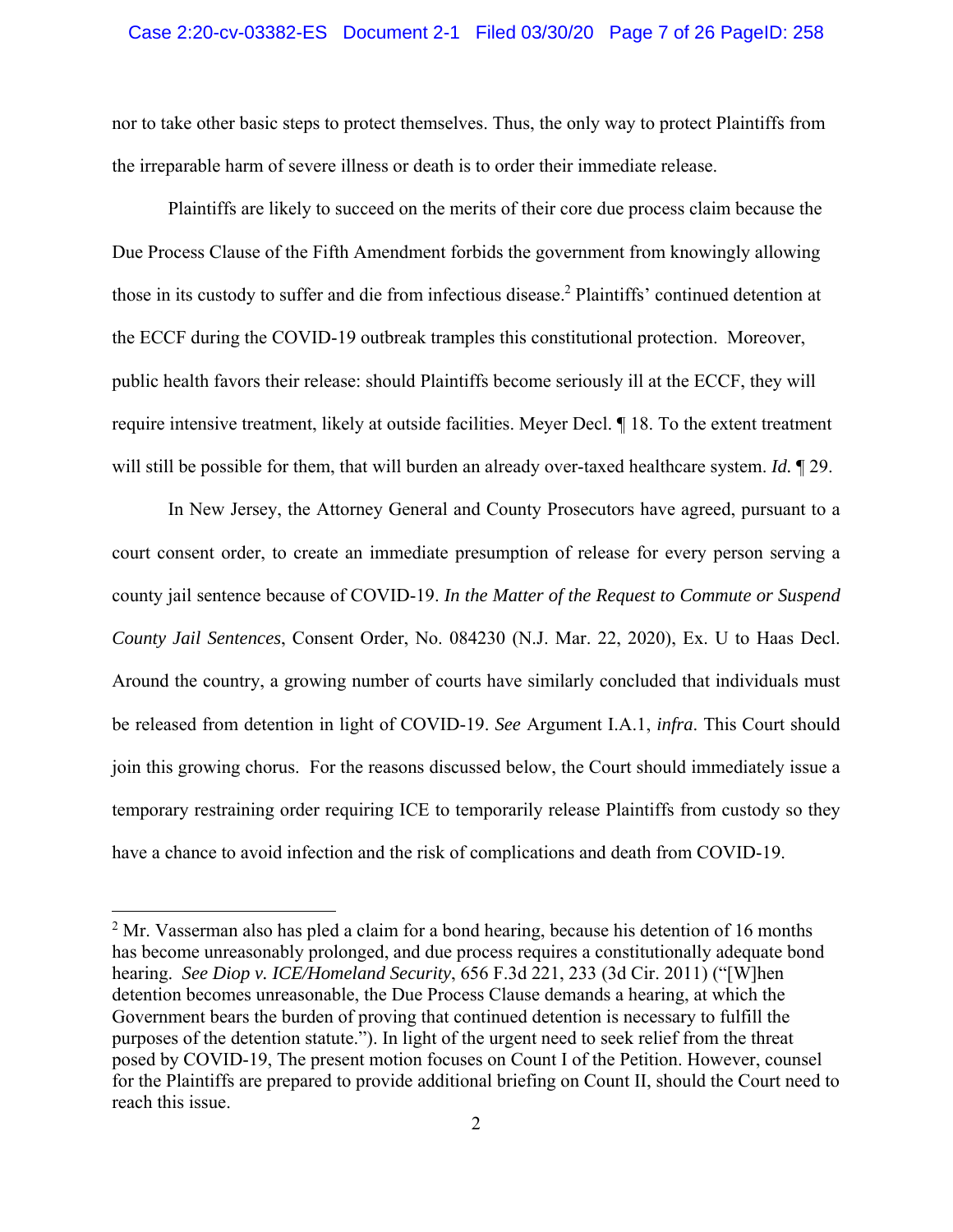Case 2:20-cv-03382-ES Document 2-1 Filed 03/30/20 Page 8 of 26 PageID: 259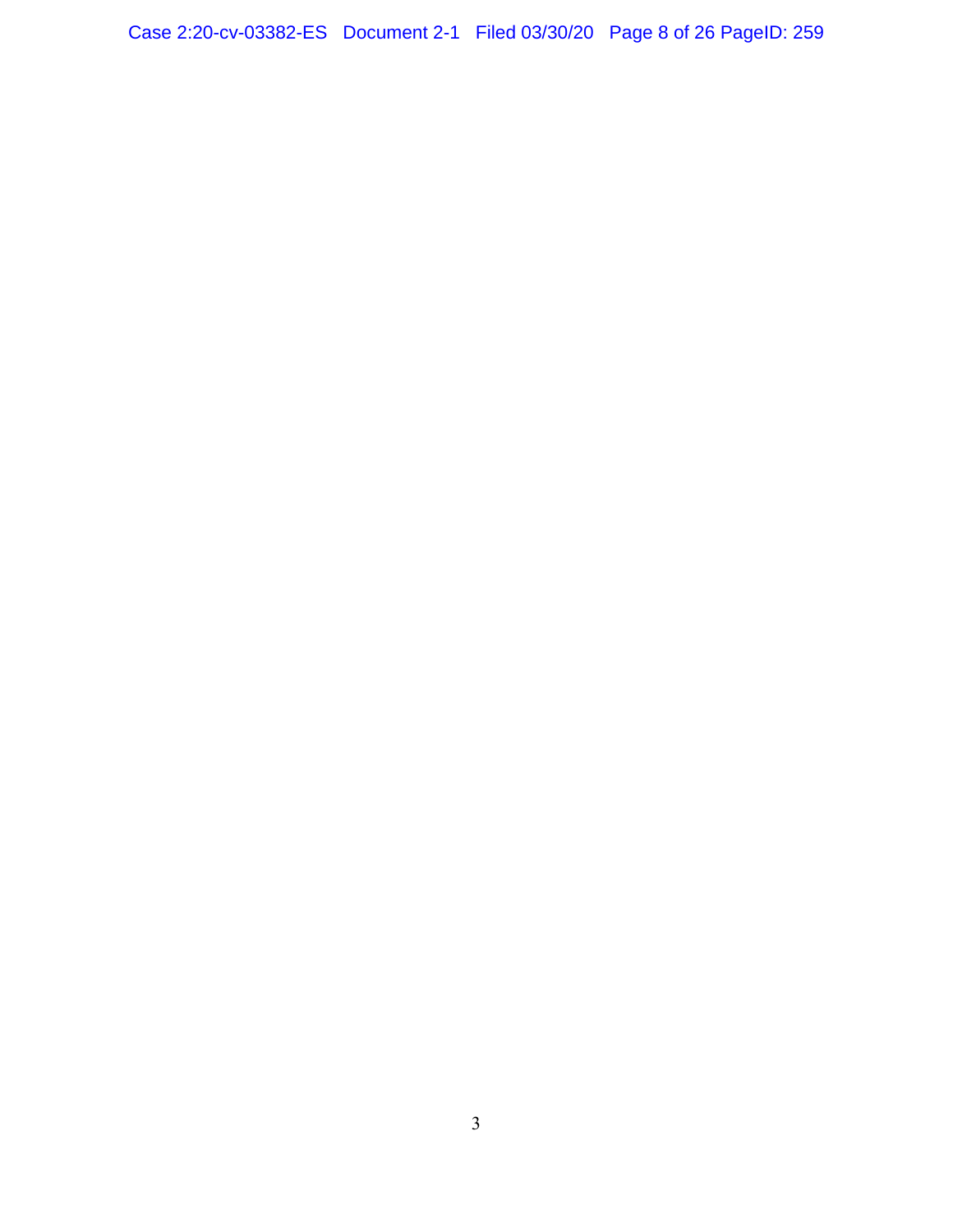## **FACTUAL BACKGROUND**

## **I. Plaintiffs are at Grave Risk of Harm, Including Serious Illness or Death.**

Plaintiffs suffer from serious health conditions. Mr. Vasserman has poorly-controlled diabetes, which has likely caused him to lose feeling in his legs. He also has high blood pressure and high cholesterol, and he will soon need open-heart surgery to replace his aortic valve—an invasive surgery he first underwent in 2007. He takes 11 medications daily to address his many health problems. Vasserman Decl.  $\P$  7–9. Mr. Salazar suffers from poorly-controlled Type II Diabetes and has been coughing up blood regularly. Salazar Decl.  $\P$  4–6. As a result of these serious underlying medical conditions, Plaintiffs are at the highest risk of grave illness or even death if they contract COVID-19. Meyer Decl. Section V. And, as discussed below, the probability that they will contract COVID-19 if they remain in the ECCF is high.

## **II. Conditions at the ECCF Increase the Risk of COVID-19 Infection.**

Four staff members and one ICE detainee from the ECCF have already tested positive for COVID-19. Ex. I to Haas Decl. Given that testing is generally unavailable, the infection rate at the ECCF is likely significantly higher. *See* Meyer Decl. ¶ 17, 42. Because the virus is highly contagious, particularly in close quarters, and can survive for long periods on inanimate surfaces, once the disease appears – as it has in the ECCF – it will inevitably spread. *See id.* ¶ 42. Therefore, the risk "of an imminent and widespread COVID-19 outbreak at the facility" is "high." *Id.* 

Without a vaccine to prevent contracting COVID-19 or an FDA-approved treatment, the only way vulnerable people like Plaintiffs can avoid serious health outcomes from COVID-19, including death, is to prevent infection. *Id*. ¶¶ 22, 25. The only known means of reducing the risk of infection are social distancing and heightened sanitization. *Id.* ¶ 25.

In responding to the COVID-19 pandemic, social distancing measures are necessary not only to minimize the risk of individual disease, but also to "flatten the curve" of infection for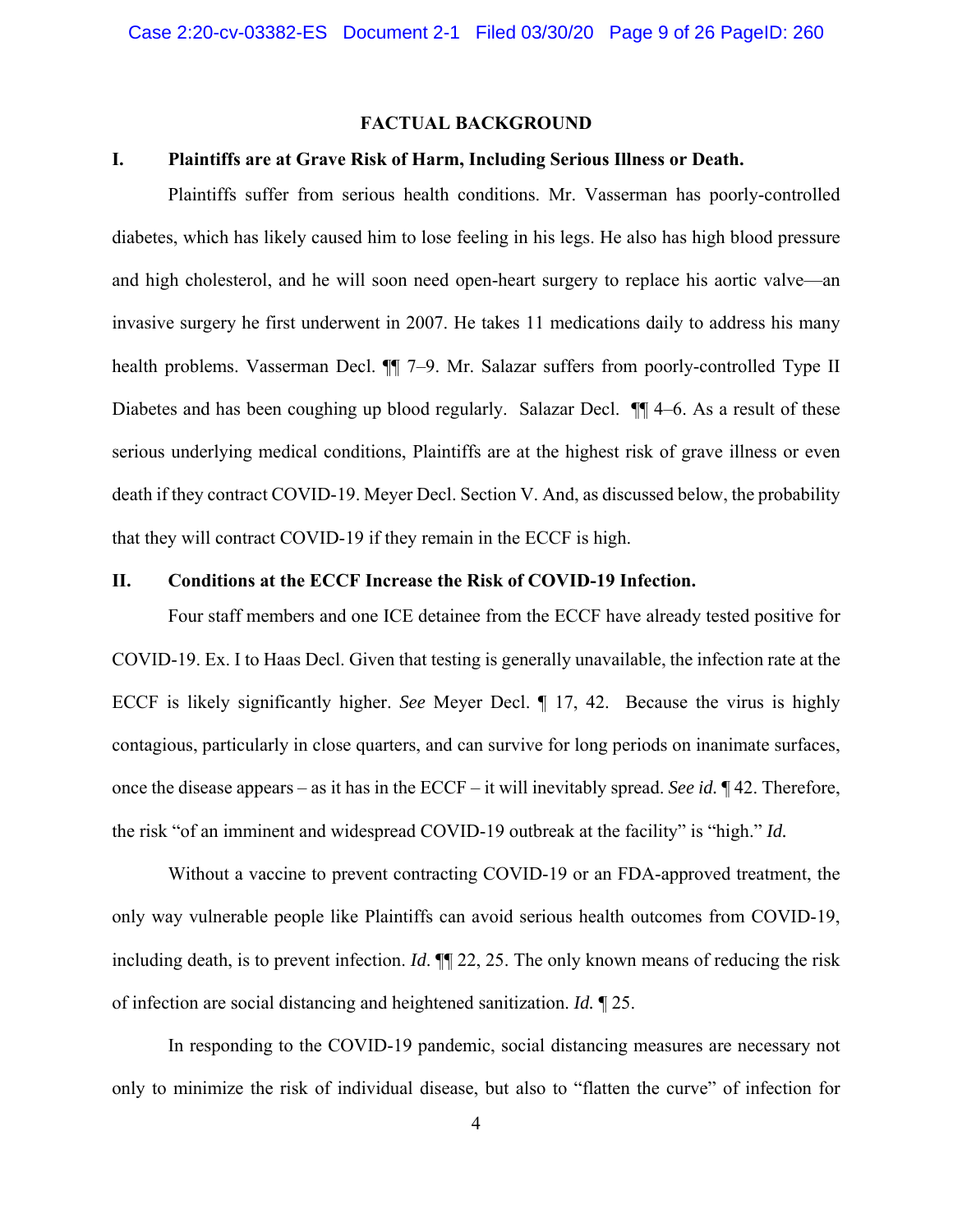everyone, so that the medical facilities can provide adequate care to infected individuals. Schriro Decl. ¶ 27; *See also* Scott A. Allen, MD, FACP and Josiah Rich, MD, MPH, Letter to House and Senate Committees on Homeland Security (Mar. 19, 2020), *available at* https://whistleblower.org/wp-content/uploads/2020/03/Drs.-Allen-and-Rich-3.20.2020-Letter-to-Congress.pdf (stating that releasing detainees "will save lives of not only those detained, but also detention staff and their families, and the community-at-large") (Ex. S to Haas Decl.).

Inside the ECCF, meanwhile, neither detained people nor staff members can practice "social distancing." *See* Meyer Decl. ¶¶ 11, 38, 44; Schriro Decl. ¶¶ 14-16, 22. Rather, COVID-19 has found an ideal environment in which to spread. *Barkman*, 2020 U.S. Dist. LEXIS 45628, at \*5 (recognizing that "[c]onditions of pretrial confinement create the ideal environment for the transmission of contagious disease"). Many detainees live in dormitories that hold up to 70 detainees at a time. Santana Decl. ¶ 7. Mr. Vasserman lives in a single room with 48 detainees. Vasserman Decl. ¶ 14. Mr. Salazar lives in a single room with more than 50 detainees. Salazar Decl. ¶ 8. Detainees must share this one large room for sleeping, eating, and socializing. Their beds are placed only a few feet apart. Vasserman Decl.  $\P$  14. All of the detainees in each dormitory must also share only a small number of sinks, toilets, and showers, and detainees from multiple dormitories share one small law library. Santana Decl. ¶ 7. Food is prepared and served communally, providing little opportunity for disinfection. Schriro Decl., ¶¶ 14–16, 19.

The conditions at the ECCF also prevent detainees from practicing heightened sanitization. Because detention facilities limit access to items and services necessary to maintaining hygiene, such as soap and clean clothes, the risk of disease spread is even higher. *Id*. ¶¶ 15–16, 18; Meyer Decl. ¶¶ 13–14, 16–19. Mr. Salazar, for example, cannot regularly wash his hands because he only has access to soap when he showers. Salazar Decl. ¶ 9. Detainees have reported skipping showers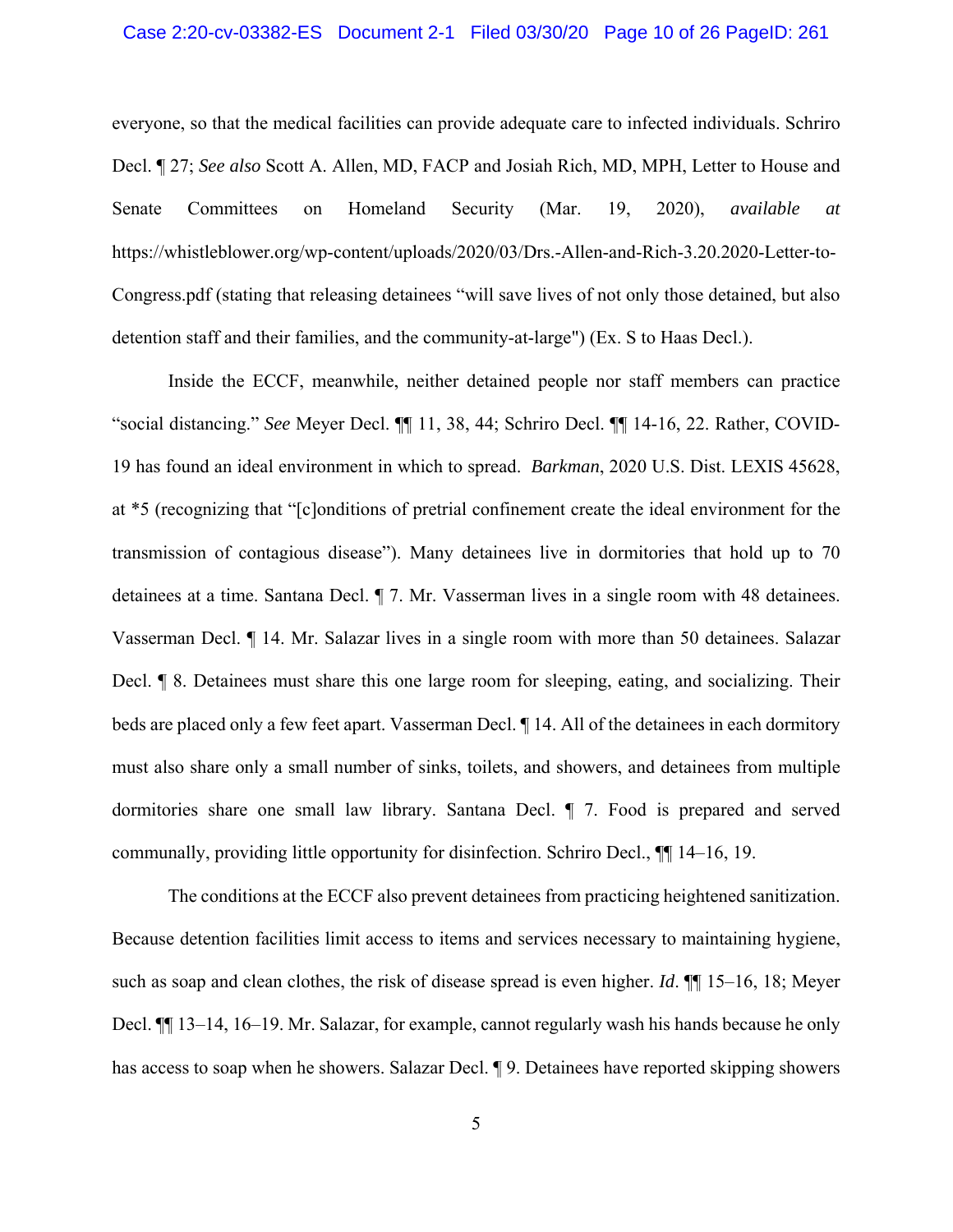## Case 2:20-cv-03382-ES Document 2-1 Filed 03/30/20 Page 11 of 26 PageID: 262

because a broken boiler caused water to be so hot it was unusable. Santana Decl. ¶ 10. They have even reported the presence of maggots in sinks. *Id*. Detention facilities offer little to no instruction about sanitation to detainees, but when it is provided, it is generally communicated in English and sometimes Spanish, not the native languages of many detainees, like Plaintiff Vasserman, who speaks Russian. *See* Schriro Decl. ¶ 17.

The government itself has found ECCF facilities to be unhygienic. A 2019 report of the Department of Homeland Security Office of the Inspector General documented unsanitary conditions at the ECCF and expressed concern that these conditions could harm the health of detainees. Dep't of Homeland Security, Office of the Inspector General, *Issues Requiring Action at the Essex County Correctional Facility in Newark, New Jersey* 7-8 (2019), https://www.oig.dhs.gov/sites/default/files/assets/2019-02/OIG-19-20-Feb19.pdf (Ex. Q to Haas Decl.). These conditions make ECCF a "tinderbox" "primed for the rapid and extensive spread" of COVID-19. Meyer Decl. ¶ 38.

Dr. Jamie Meyer, an Assistant Professor at Yale School of Medicine who specializes in infectious diseases, attests that Defendants' protocols to address the pandemic are "woefully inadequate." *Id.* ¶ 41. The plans for intake, isolating sick detainees, and providing personal protection equipment to medical staff are all insufficient to prevent COVID-19 from spreading in the ECCF. *Id.* ¶¶ 39–41.

## **III. ICE Continues to Expose Plaintiffs to Dangerous Conditions of Confinement Despite Being Advised of These Dangers.**

 As noted above, Plaintiffs are at heightened risk of serious illness or death if they contract COVID-19. Release from detention is the *only* way to protect them. "[B]est correctional and correctional health care practice would require, at a minimum, the preemptive release of individuals who are at-risk of serious illness or death if they become infected with COVID-19."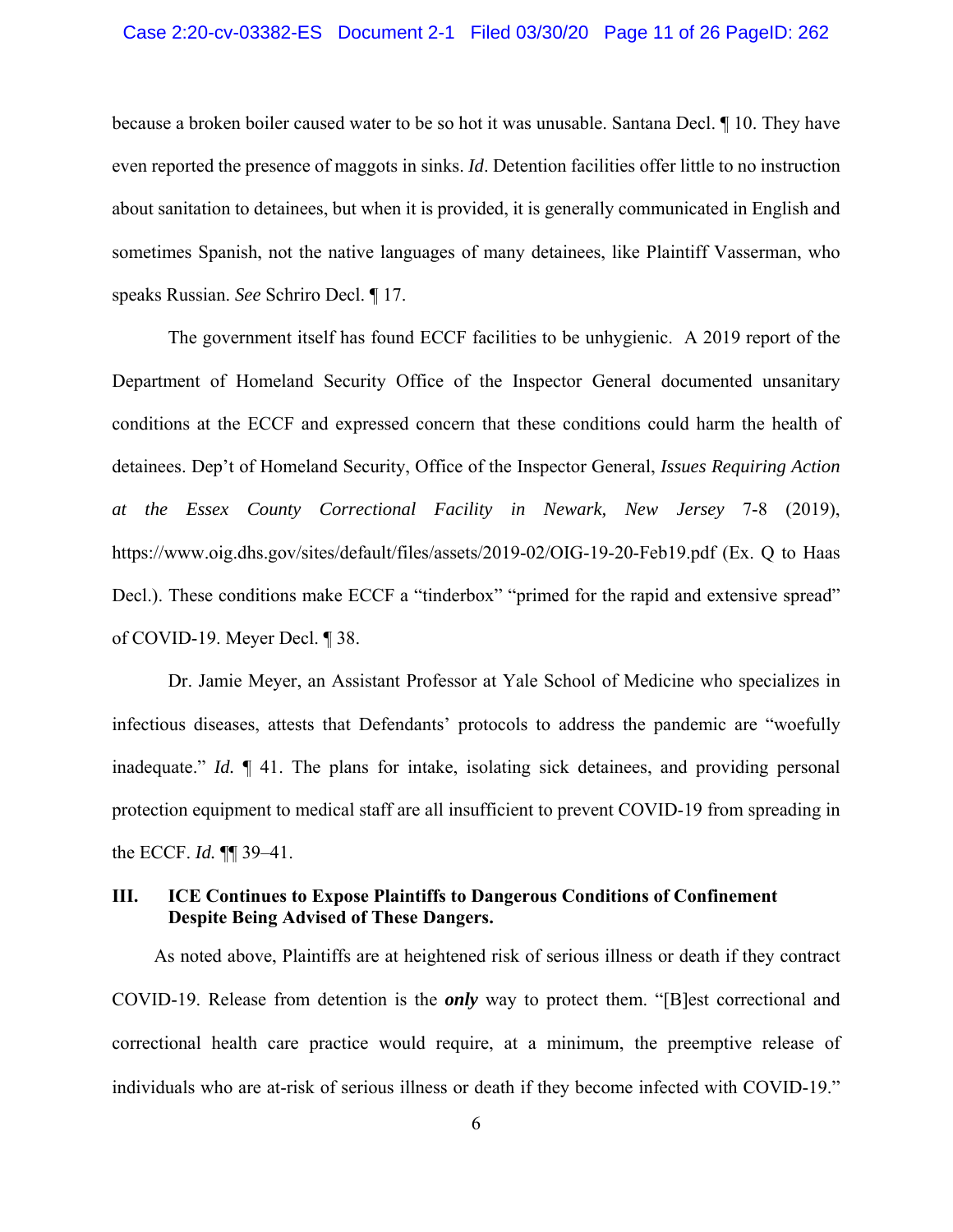Schriro Decl. ¶ 23. The Department of Homeland Security's own medical experts have publicly recommended that ICE release vulnerable individuals, including those with underlying health conditions. Schriro Decl. ¶¶ 23, 25. *See also* Scott A. Allen, MD, FACP and Josiah Rich, MD, MPH, Letter to House and Senate Committees on Homeland Security (Mar. 19, 2020), *available at* https://whistleblower.org/wp-content/uploads/2020/03/Drs.-Allen-and-Rich-3.20.2020-Letterto-Congress.pdf (Ex. S to Haas Decl.). The former Acting Director of ICE, John Sandweg, has similarly stated that "ICE can, and must, reduce the risk [COVID-19] poses to so many people, and the most effective way to do so is to drastically reduce the number of people it is currently holding." John Sandweg, *I Used to Run ICE. We Need to Release the Nonviolent Detainees*, The Atlantic (Mar. 22, 2020), https://www.theatlantic.com/ideas/archive/2020/03/release-icedetainees/608536/ (Ex. T to Haas Decl.).

Defendants have failed to take this necessary step, despite being aware of the risks to medically vulnerable individuals like Plaintiffs. On March 20, 2020, the American Civil Liberties Union of New Jersey (ACLU-NJ) joined more than 40 other advocacy organizations in sending a letter to Defendant Tsoukaris, urging him to release all ICE detainees and suspend ICE enforcement operations because of the high risk of spreading COVID-19 in detention facilities and the severe health consequences of infection for vulnerable individuals. Ex. J to Haas Decl. On March 25, 2020, Defendant Tsoukaris responded, stating that ICE had prudentially chosen to release several detainees on the basis of criteria such as age and medical conditions. Ex. K to Haas Decl. Defendant's letter thereby acknowledged that underlying medical conditions – the very things that make Plaintiffs so vulnerable to COVID-19 – can justify release in light of the current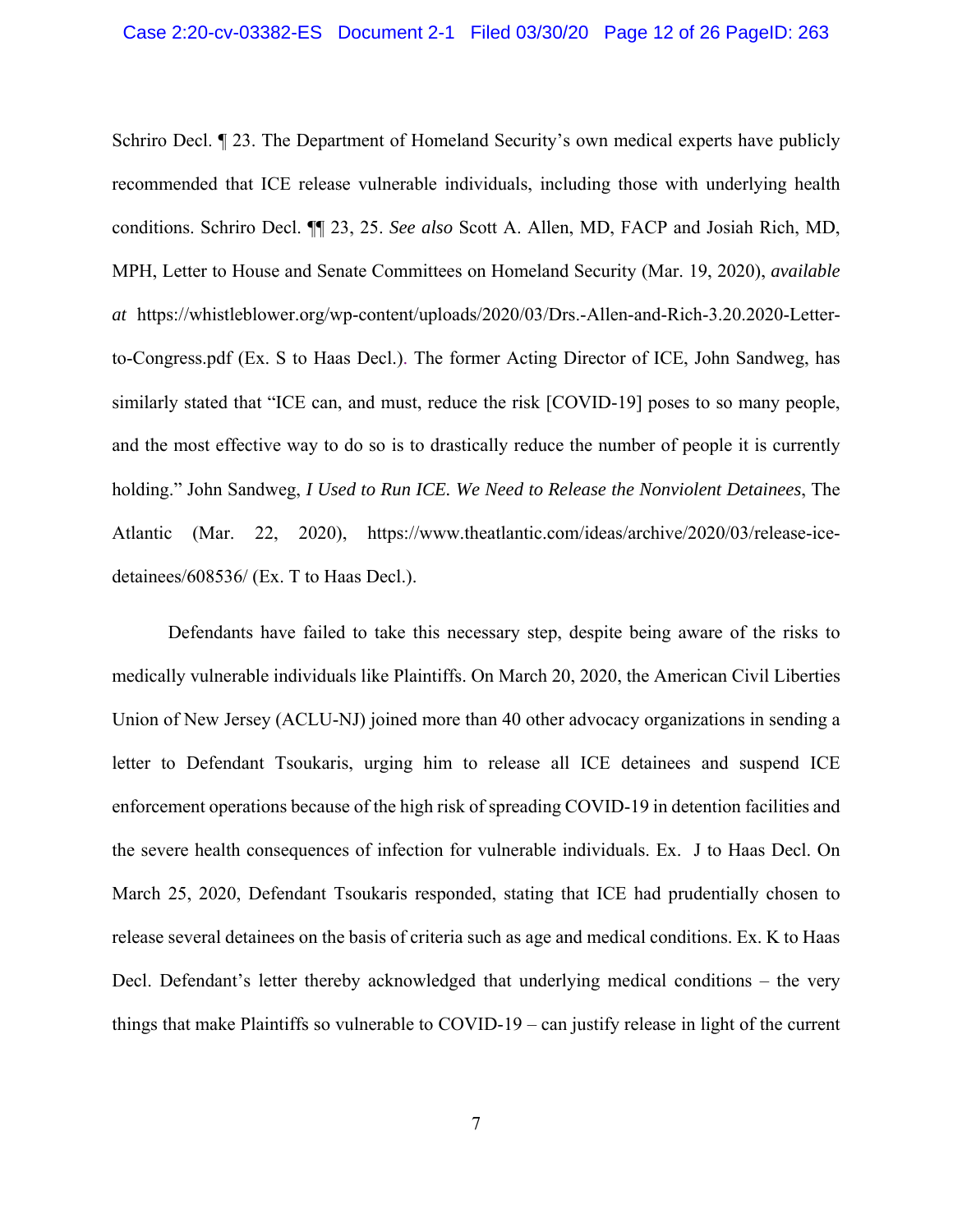pandemic. The ECCF has now released dozens of detainees for the same reason. Ex. H to Haas Decl. Yet Plaintiffs remain detained at the ECCF despite their serious medical conditions.

## **LEGAL STANDARD**

On a motion for a temporary restraining order, the plaintiff "must establish that he is likely to succeed on the merits, that he is likely to suffer irreparable harm in the absence of preliminary relief, that the balance of equities tips in his favor, and that an injunction is in the public interest." *Winter v. Nat. Res. Def. Council, Inc.*, 555 U.S. 7, 20 (2008); *Kongtcheu v. Secaucus Healthcare Ctr., LLC*, No. 2:13-CV-1856, 2014 WL 2436048, at \*2 (D.N.J. May 30, 2014) ("The standard for granting a temporary restraining order is the same as the standard for granting a preliminary injunction."). Courts have broad power to fashion equitable remedies to address constitutional violations in prisons, *Hutto v. Finney*, 437 U.S. 678, 687 n.9 (1978), and "[w]hen necessary to ensure compliance with a constitutional mandate, courts may enter orders placing limits on a prison's population." *Brown v. Plata,* 563 U.S. 493, 511 (2011) (ordering California state prison system to reduce crowding).

## **ARGUMENT**

## **I. Plaintiffs Meet their Burden to Show the Need for a Temporary Restraining Order.**

The only way to protect the Plaintiffs' constitutional due process rights is to immediately release them from detention. Detention conditions that expose people to life-threatening infectious disease are constitutionally intolerable, and the danger that Plaintiffs face – severe illness and potential death – is quintessential irreparable harm.

 There is also an overwhelming public interest in limiting the spread of COVID-19, both to minimize further infections and to reduce strain on overwhelmed health systems. The balance of equities weighs heavily in favor of Plaintiffs, whose health and lives are at stake.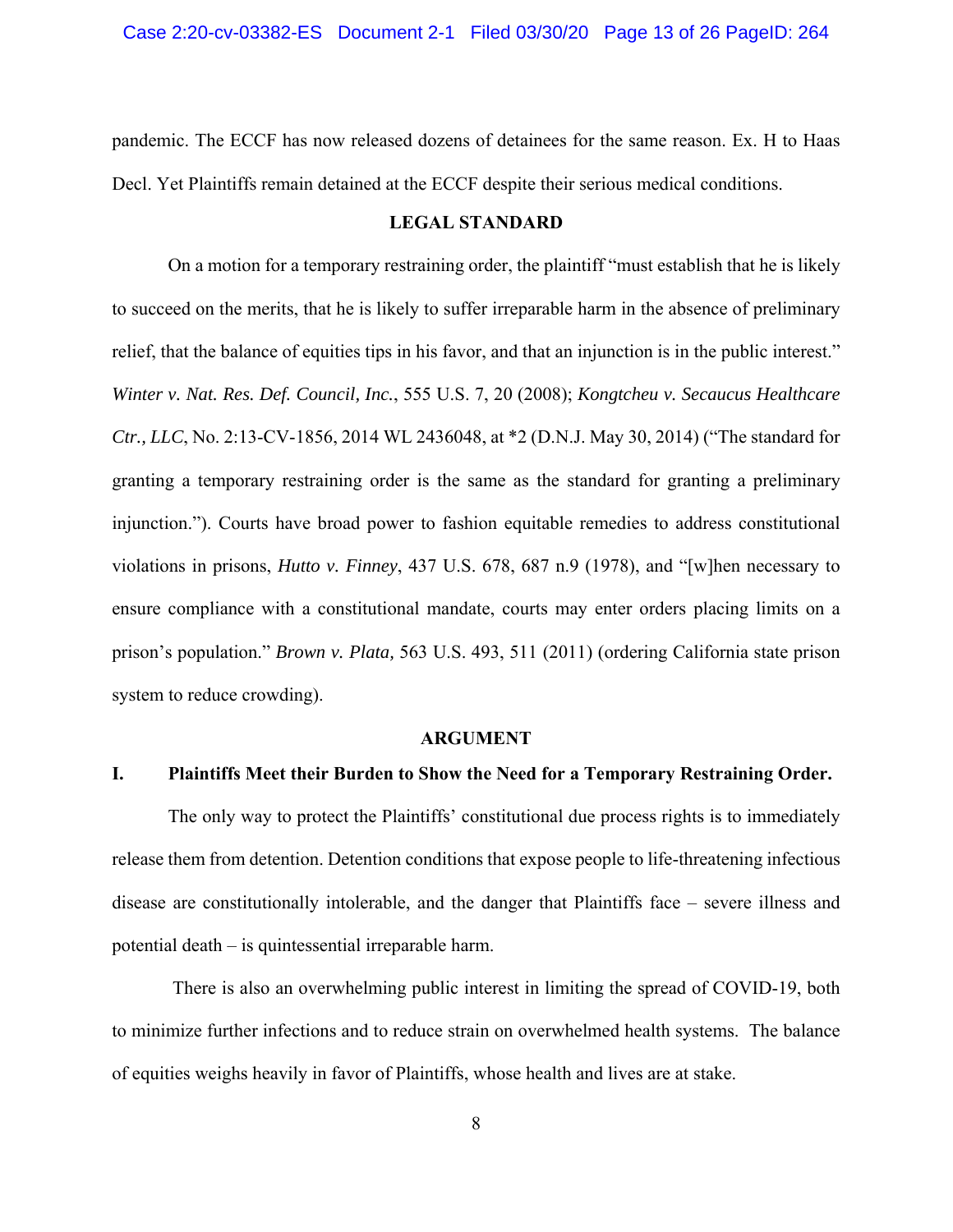## **A. Plaintiffs Are Likely to Succeed on the Merits.**

## **1. Plaintiffs' Continued Detention Violates Their Due Process Rights.**

Immigrant detainees, including those with prior criminal convictions, are civil detainees entitled to the same Fifth and Fourteenth Amendment due process protections as pretrial detainees. *See Zadvydas v. Davis,* 533 U.S. 678, 690 (2001); *E. D. v. Sharkey*, 928 F.3d 299, 306-07 (3d Cir. 2019). Civil detainees are "entitled to more considerate treatment and conditions of confinement than criminals whose conditions of confinement are designed to punish." *Aruanno v. Johnson*, 683 F. App'x 172, 175 (3d Cir. 2017) (quoting *Youngberg v. Romeo*, 457 U.S. 307, 321–22 (1982)); *see also Bell v. Wolfish,* 441 U.S. 520, 535 n.16 (1979) ("Due process requires that a pretrial detainee not be punished."). As a result, conditions that would violate the Eighth Amendment are more than enough to also violate a civil detainee's due process rights. *See Natale v. Camden Cty. Corr. Facility*, 318 F.3d 575, 581 (3d Cir. 2003) (explaining that "the Fourteenth Amendment affords pretrial detainees protections 'at least as great as the Eighth Amendment protections available to a convicted prisoner'") (quoting *City of Revere v. Mass. Gen. Hosp.*, 463 U.S. 239, 244 (1983)); *see also Kingsley v. Hendrickson*, 135 S. Ct. 2466, 2475 (2015) (explaining that "pretrial detainees (unlike convicted prisoners) cannot be punished at all. . . .").

Plaintiffs are likely to establish a violation of their Due Process rights through conditions of confinement that expose them to the serious risks associated with COVID-19. "To determine whether challenged conditions of confinement amount to punishment, this Court determines whether a condition of confinement is reasonably related to a legitimate governmental objective; if it is not, we may infer 'that the purpose of the governmental action is punishment that may not be constitutionally inflicted upon detainees *qua* detainees.'" *Sharkey*, 928 F.3d at 307 (quoting *Hubbard v. Taylor*, 538 F.3d 229, 232 (3d Cir. 2008)).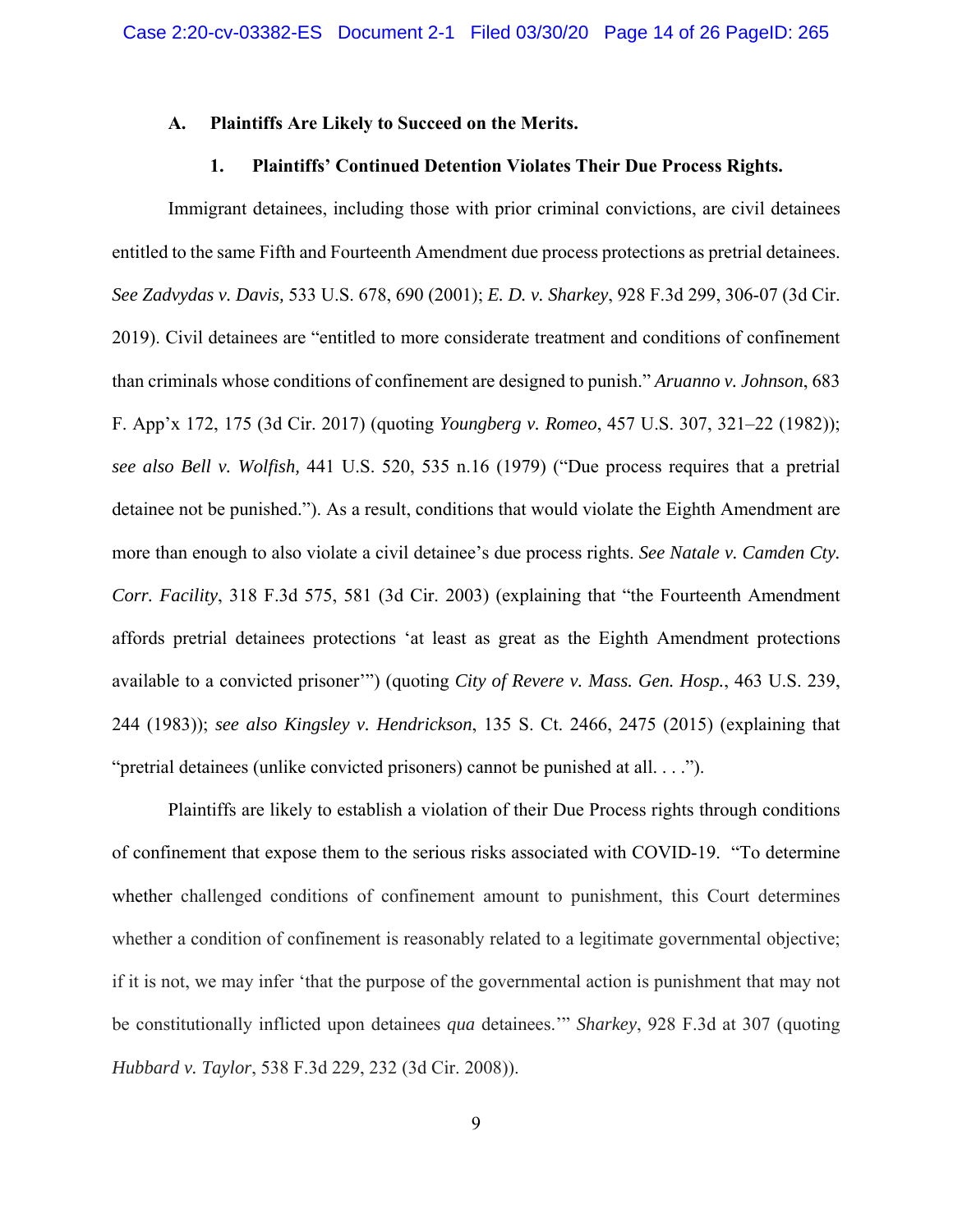## Case 2:20-cv-03382-ES Document 2-1 Filed 03/30/20 Page 15 of 26 PageID: 266

Here, Plaintiffs are detained in a facility that has already had four staff members and one detainee test positive for COVID-19. *See* Ex. I to Haas Decl. They live in conditions that make social distancing impossible, and where their access to basic hygiene products like soap is limited. Plaintiffs are subject to overcrowded conditions, including dormitories that currently house more than 50 detainees who sleep, eat, and socialize in one room. Beds are placed only a few feet apart, and detainees must share only a small number of sinks, toilets, and showers. *See supra* at 4.

Moreover, the ECCF's plans for minimizing COVID-19 transmission are "woefully inadequate." Meyer Decl. ¶ 41. The facility does not appear to be even testing detainees for COVID-19, even though some are exhibiting symptoms consistent with this disease or have been in contact with others who have tested positive. Santana Decl. ¶ 19. Given that the virus already has reached the ECCF, the failure to test puts lives at risk. Defendants have not taken sufficient action to address the "the rapid community spread of this virus . . . and the likelihood of it being spread before a patient is symptomatic[.]" *United States v. Barkman*, Case No. 3:19-cr-0052 2020 U.S. Dist. LEXIS 45628, at \*9 (D. Nev. Mar. 17, 2020) (suspending confinement order after considering overcrowding and lack of personal hygiene materials, insufficient access to medical care, and lack of COVID-19 tests in detention facility); *see Basank v. Decker*, No. 1:20-cv-02518, 2020 WL 1481503, at \*12 (S.D.N.Y. Mar. 26, 2020) ("The spread of COVID-19 is measured in a matter of a single day – not weeks, months, or years – and Respondents appear to ignore this condition of confinement that will likely cause imminent, life-threatening illness.").

In light of these conditions, one court has already ordered ICE to release other individuals detained at the ECCF who are at high risk of harm from COVID-19 on Due Process grounds. *See Basank*, No. 1:20-cv-02518 (ordering the immediate release of ten petitioners with chronic medical conditions under the Due Process Clause, including individuals detained at the ECCF). Courts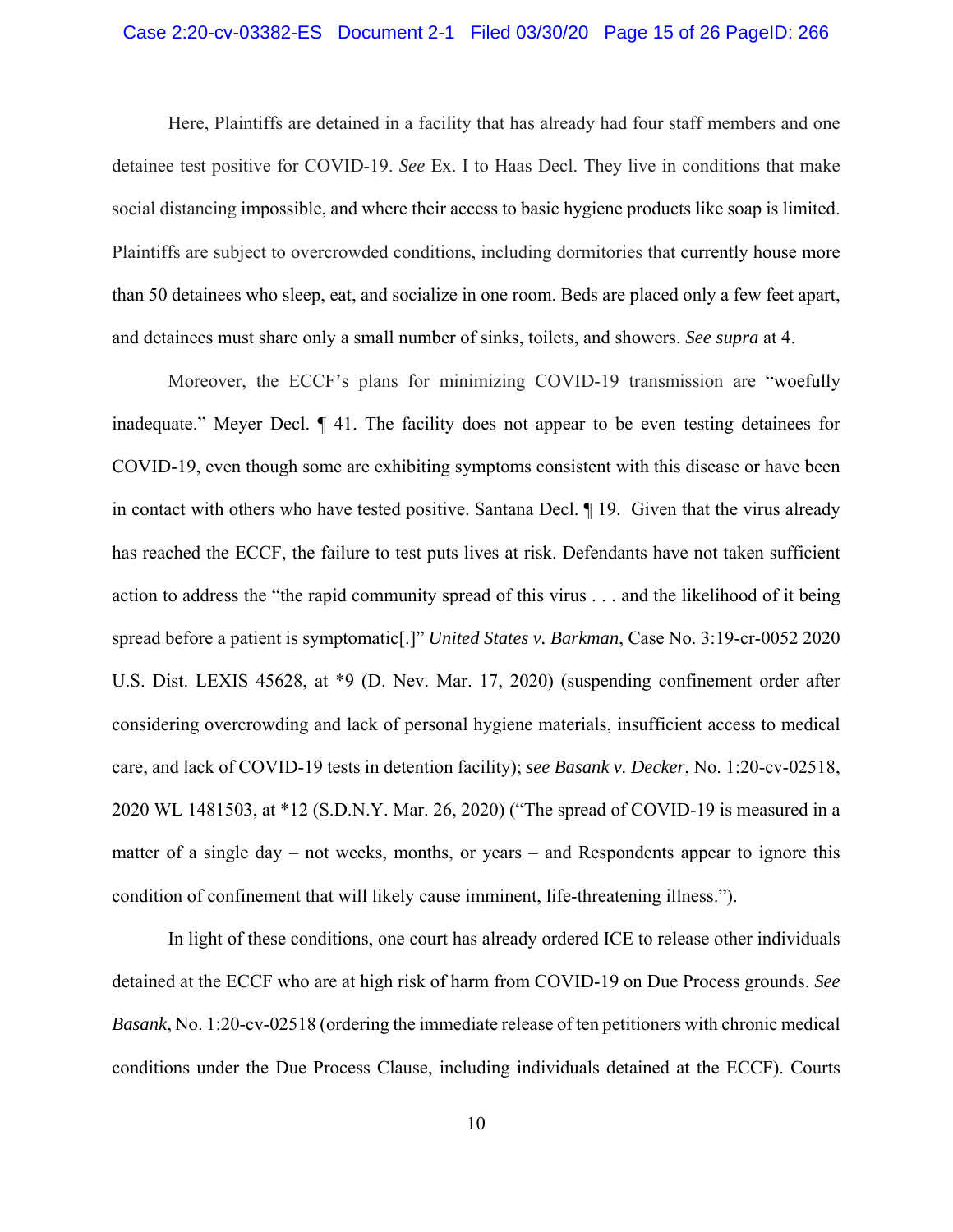have also ordered releases on Due Process grounds from other ICE detention facilities. *See, e.g., Coronel v. Decker*, Opinion & Order, 20-cv-2472 (AJN), 2020 WL 1487274 (S.D.N.Y. Mar. 27, 2020) (ordering the immediate release of four petitioners with chronic medical conditions under the Due Process Clause); *Castillo v. Barr*, Temporary Restraining Order and Order to Show Cause, CV 20-00605 TJH (AFMx) (C.D. Cal. Mar. 27, 2020) (same, for two petitioners). And other courts around the country have ordered releases due to the unique dangers posed by COVID-19. *See Jovel v. Decker*, No. 1:20-cv-00308-GBD-SN, 2020 WL 1467397 (S.D.N.Y. Mar. 26, 2020) (ordering release of petitioner with unspecified medical problems within 8 days unless petitioner is provided with a bond hearing); *Calderon Jimenez v. Wolf*, Memorandum and Order, C.A. No. 18-10225- MLW (D. Mass. Mar. 26, 2020), ECF No. 507 (ordering release of detainee because "we're living in the midst of a coronavirus epidemic," "some infected people die," and "being in a jail enhances risk" as "[s]ocial distancing" and "[w]ashing hands" is "difficult or impossible"); *In re Extradition of Alejandro Toledo Manrique*, No. 19-71055, 2020 WL 1307109, at \*1 (N.D. Cal. Mar. 19, 2020) (ordering the release of a detainee after rejecting "the government's suggestion that [the plaintiff] should wait until there is a confirmed outbreak of COVID-19 in [the facility] before seeking release" as "impractical" because "[b]y then it may be too late"); *United States v. Perez*, No. 19 CR. 297 (PAE), 2020 WL 1329225, at \*1 (S.D.N.Y. Mar. 19, 2020) (ordering the release of a detainee with serious lung disease and other significant health problems); *United States v. Fellela*, No. 3:19-cr-79, 2020 U.S. Dist. LEXIS 49198, at \*1 (D. Conn. Mar. 20, 2020) (ordering the release of a diabetic criminal defendant who was awaiting sentencing); *United States v. Stephens*, 15-cr-95, 2020 WL 1295155, (AJN), at \*2 (S.D.N.Y. Mar. 19, 2020) (reconsidering a prior bail determination and releasing a pretrial detainee in light of "the unprecedented and extraordinarily dangerous nature of the COVID-19 pandemic"); *Little v. Brann*, Writ of Habeas Corpus (N.Y.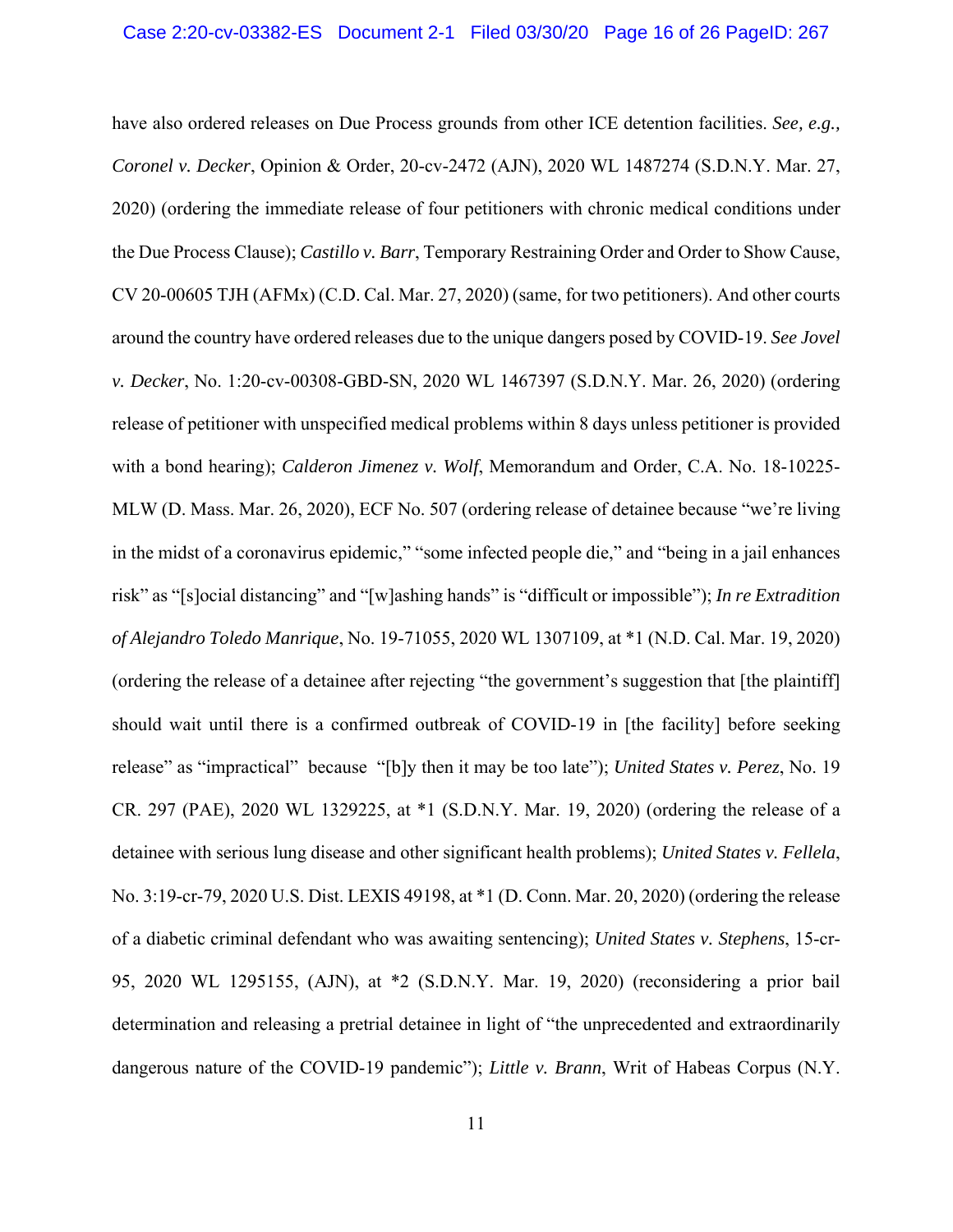Sup. Ct. Mar. 25, 2020) (granting the immediate release of 110 petitioners held at Rikers on a noncriminal technical parole violation who are older or have underlying medical conditions); *People v. Ferguson*, Order, No. 2019-270536-FH, 2020 Mich. App. LEXIS 2202, at \*1 (Mich. Ct. App. Mar. 23, 2020) (ordering defendant's immediate release on bond due to "the public health factors arising out of the present public health emergency").3

In the face of ample medical evidence that social distancing and hygiene are the only way to avoid COVID-19, detaining medically vulnerable Plaintiffs in close proximity to one another and without the sanitation necessary to combat the spread of the virus serves *no* legitimate purpose. *See, e.g.*, *Duran v. Merline*, 923 F. Supp. 2d 702, 714-16 (D.N.J. 2013) (denying defendants summary judgment on detainees' due process claim in part based on evidence of severe overcrowding and unhygienic conditions that "led to the spread of disease"--conditions that are not "rationally related to [any legitimate purposes]"); *cf. Barkman*, 2020 U.S. Dist. LEXIS 45628, at \*6-9 (noting the dangers posed by cramped conditions, lack of access to personal hygiene items,

 $3$  Courts have likewise delayed or prohibited entry into criminal custody in light of the pandemic. *E.g.*, *United States v. Garlock*, No. 18-CR-00418-VC-1, 2020 WL 1439980 (N.D. Cal. Mar. 25, 2020) (sua sponte extending criminal defendant's surrender date" because "[b]y now it almost goes without saying that we should not be adding to the prison population during the COVID-19 pandemic if it can be avoided" given "the health risks—to inmates, guards, and the community at large—created by large prison populations"); *Waterkeeper All. Inc. v. Spirit of Utah Wilderness, Inc.*, No. 10-CV-1136 (NSR), 2020 WL 1332001, at \*1 (S.D.N.Y. Mar. 23, 2020) (extending criminal defendant's surrender date "[i]n light of recent COVID-19 pandemic affecting New York" and related directives from court's chief judge); *United States v. Barkman*, Case No. 3:19 cr-0052, 2020 U.S. Dist. LEXIS 45628, at \*1, \*3 (D. Nev. Mar. 17, 2020) (suspending confinement order because "[c]onditions of pretrial confinement create the ideal environment for the transmission of contagious disease"); *United States v. Raihan*, No. 20-cr-68 (BMC) (JO), Dkt. No. 20 at 10:12–19 (E.D.N.Y. Mar. 12, 2020) (ordering that criminal defendant continue on pretrial release rather than be remanded to detention center due, in part, to court's recognition of the fact that "[t]he more people we crowd into that facility, the more we're increasing the risk to the community").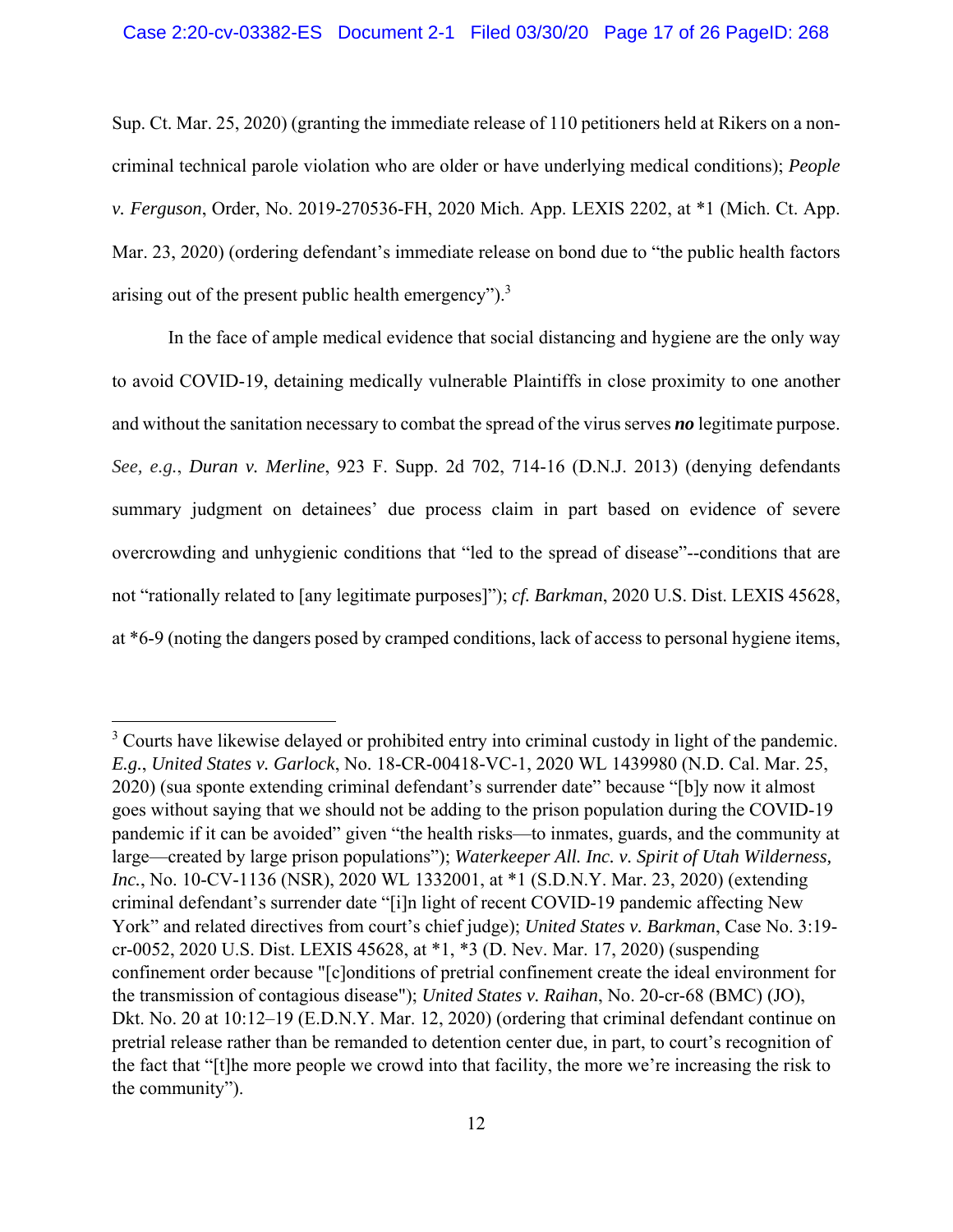## Case 2:20-cv-03382-ES Document 2-1 Filed 03/30/20 Page 18 of 26 PageID: 269

and limited medical care and equipment in detention facility). Nor is detention under these circumstances reasonably related to the enforcement of immigration laws. *See Unknown Parties v. Johnson*, No. CV-15-00250-TUC-DCB, 2016 WL 8188563, at \*5 (D. Ariz. Nov. 18, 2016), *aff'd sub nom*. *Doe v. Kelly*, 878 F.3d 710 (9th Cir. 2017). In *Zadvydas v. Davis*, the Supreme Court held that "[t]here is no sufficiently strong special justification . . . for indefinite civil detention." 533 U.S. 678, 690 (2001). If the government's interest in effectuating removal and protecting the community cannot justify indefinite detention, it also cannot justify the similarly "potentially permanent" medical harm and death that Plaintiffs could well face. *See id*. at 690–91.

## **2. Defendants' Deliberate Indifference to Plaintiffs' Health and Safety Violates Even the Stricter Eighth Amendment Standards.**

The violation of Plaintiffs' due process rights described above is enough for Plaintiffs to establish that they are likely to succeed on the merits. But even if that were not the case, the conditions that Plaintiffs face are so severe that they violate not only the Fifth Amendment, but also the stricter prohibition of cruel and unusual punishment that applies to convicted prisoners who sue under the Eighth Amendment. As noted above, if a condition of confinement violates prisoners' rights under the Eighth Amendment, it necessarily violates the rights of civil detainees as well. *See Natale v. Camden Cty. Corr. Facility*, 318 F.3d 575, 581 (3d Cir. 2003).

To prevail on a claim that conditions of confinement violate the Eighth Amendment, a plaintiff "must meet two requirements: (1) the deprivation alleged must objectively be 'sufficiently serious,' and (2) the 'prison official must have a sufficiently culpable state of mind,'" such as deliberate indifference to the prisoner's health or safety. *Thomas v. Tice*, 948 F.3d 133, 138 (3d Cir. 2020) (quoting *Farmer v. Brennan*, 511 U.S. 825, 834 (1994)).

Placing Plaintiffs in the path of COVID-19 despite the significant likelihood that they will experience serious illness or death if infected clearly constitutes a "sufficiently serious"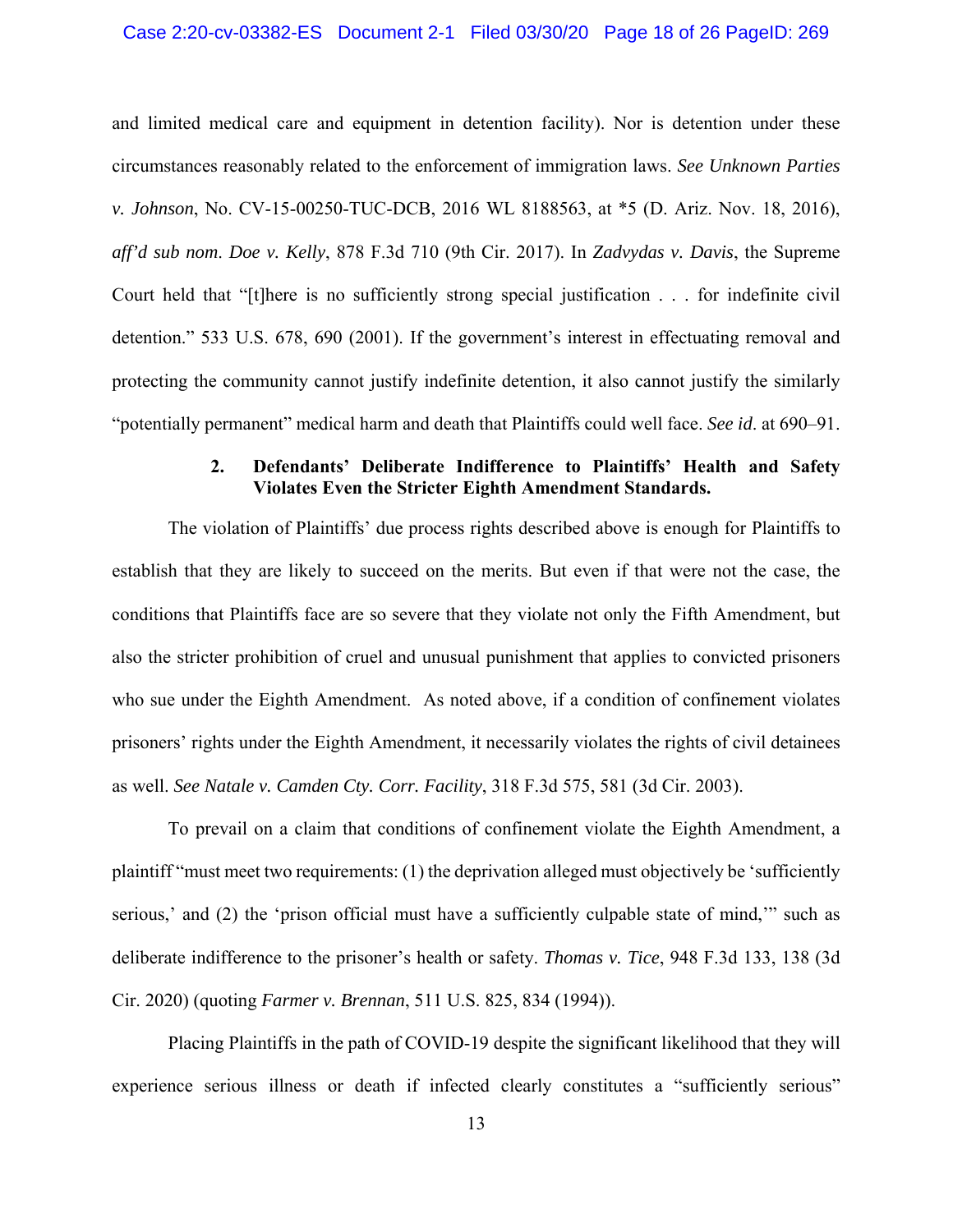deprivation. The Supreme Court has recognized that the government violates the Eighth Amendment when it crowds prisoners into cells with others who have "infectious maladies," "even though the possible infection might not affect all of those exposed." *Helling v. McKinney*, 509 U.S. 25, 33 (1993) (citing *Hutto v. Finney,* 437 U.S. 678, 682 (1978))*.* This Court has likewise recognized that a plaintiff states an Eighth Amendment claim when forced into living conditions where infectious disease is rampant. *See Monmouth Cty. Corr. Inst. Inmates v. Lanzaro*, 595 F. Supp. 1417, 1430–31, 1438 (D.N.J. 1984), *as amended*, 717 F. Supp. 268 (D.N.J. 1989) (holding that the Eighth Amendment rights of prisoners living in overcrowded cells, with inoperable showers, an over-utilized medical department, and dirty and unsanitary conditions that "create health and safety hazards" were violated because those individuals "are deprived of basic human needs such as habitable shelter and are generally forced to endure conditions which amount to an unnecessary infliction of pain") (marks omitted); *see also Stewart v. Kelchner*, No. 06-2463, 2007 WL 9718681, at \*13 (M.D. Pa. May 11, 2007), *report and recommendation adopted*, 2007 WL 9718672 (M.D. Pa. June 1, 2007) (allowing conditions of confinement claim to proceed after the plaintiff was placed in a cell where he was exposed to and developed Methicillin-resistant Staphylococcus aureus (MRSA)).

Moreover, the test for the "seriousness" of a medical need is flexible, and is satisfied either by expert medical testimony or when it is "so obvious that a lay person would easily recognize the necessity for a doctor's attention." *Atkinson v. Taylor*, 316 F.3d 257, 272–73 (3d Cir. 2003) (internal quotation marks and citation omitted). Plaintiffs satisfy either version of the test. A layperson would surely recognize the risks COVID-19 poses to Plaintiffs under their current circumstances. *Cf. Garlock*, 2020 WL 1439980 (noting that "[b]y now it almost goes without saying that we should not be adding to the prison population during the COVID-19 pandemic if it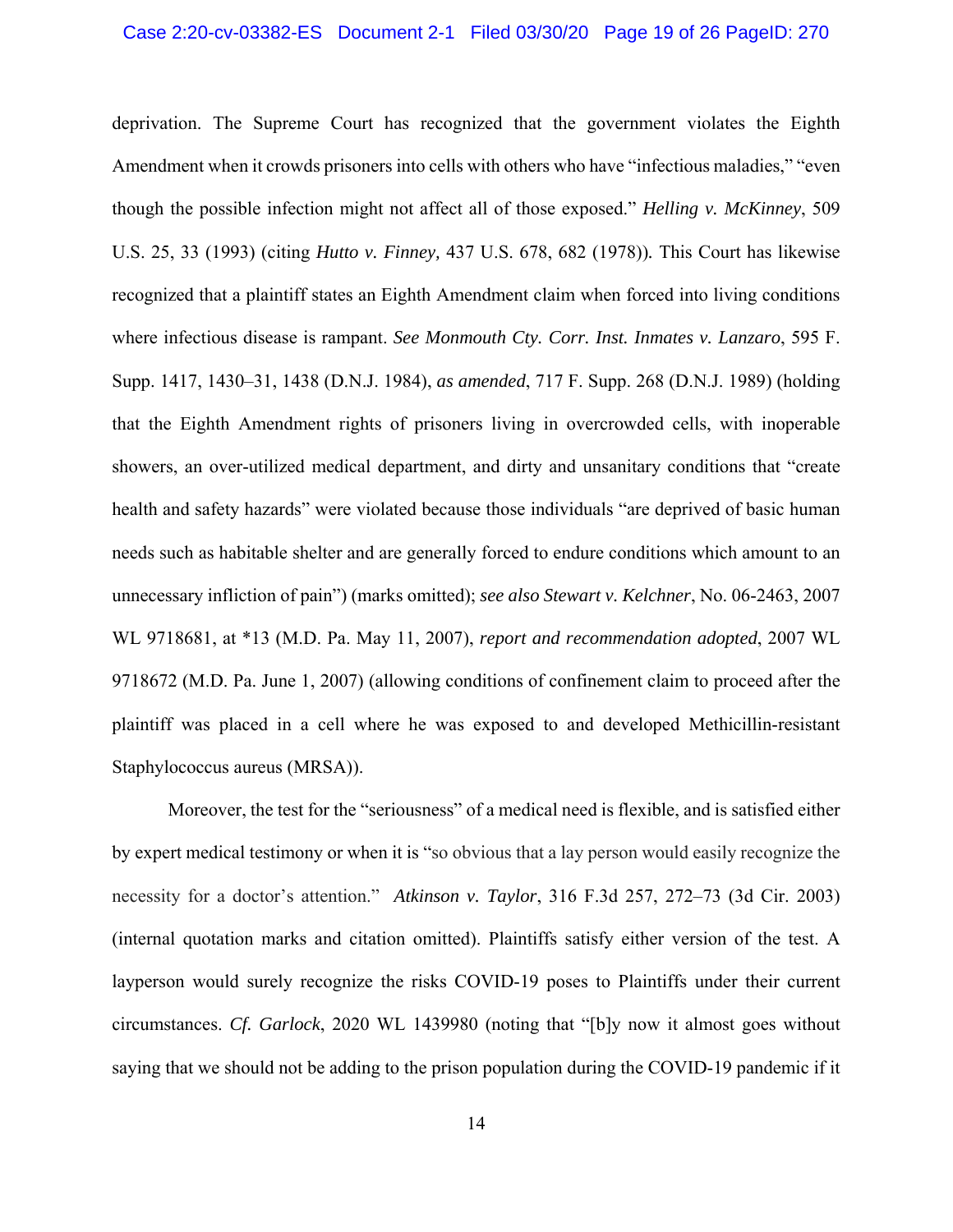## Case 2:20-cv-03382-ES Document 2-1 Filed 03/30/20 Page 20 of 26 PageID: 271

can be avoided"). In addition, Plaintiffs have submitted expert evidence demonstrating the serious risk COVID-19 poses to them if they remain in the ECCF. *See generally* Meyer Decl.; Schriro Decl.; Ex. S to Haas Decl. (Letter of Dr. Allen & Dr. Rich). As discussed above, Plaintiffs are at specific and heightened risk of serious illness or death.

Furthermore, the record contains overwhelming evidence that Defendants are aware of the risk posed by COVID-19. Individuals within the ECCF have tested positive for the disease, and medical experts for the Department of Homeland Security have specifically identified the risk of its spread. Beginning in February 2020, medical experts for DHS repeatedly alerted ICE to this threat and have now urged official to consider releasing, at a minimum, detainees who are particularly vulnerable to COVID-19 See Ex. S to Haas Decl. (Letter of Dr. Allen & Dr. Rich), 2- 3, 5-6. Advocacy groups here in New Jersey, including the ACLU-NJ, also notified Defendants about the threat posed by COVID-19 in ICE detention centers. Ex. J to Haas Decl.

Indeed, ICE has acknowledged that underlying medical conditions that render individuals vulnerable to COVID-19 can justify release. Ex. K to Haas Decl. (Letter from John Tsoukaris). To date, ICE has released about 26 people from Essex based on their age and medical vulnerabilities. Ex. H to Haas Decl. The Plaintiffs both have medical conditions that put them at high risk from COVID-19, and yet they remain detained at the ECCF, with their lives in peril.

Finally, in addition to Defendants' actual knowledge of the risk, the evidence establishes Defendants' deliberate indifference to the risks posed by COVID-19 because those risks are obvious. *See Farmer v. Brennan*, 511 U.S. 825, 842 (1994); *Phillips v. Superintendent Chester SCI*, 739 F. App'x 125, 129 n.7 (3d Cir. 2018) (applying *Farmer* standard). As other courts have now recognized, "[t]he risk of contracting COVID-19 in tightly-confined spaces, especially jails,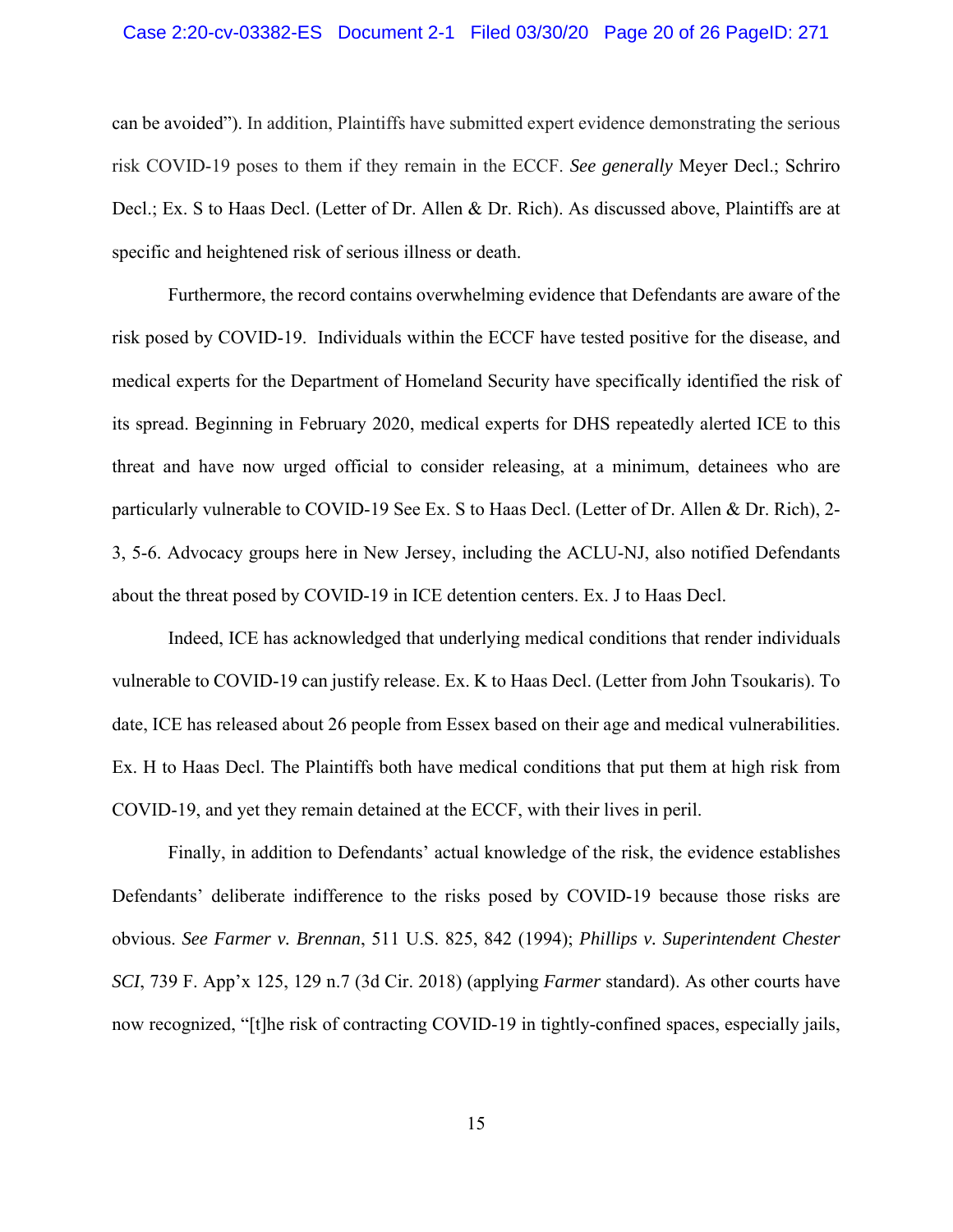is now exceedingly obvious." *Basank*, No. 1:20-cv-02518, at \*12 (ordering releases of people detained by ICE at ECCF); *see also supra* at 10-11*.*

In short, the evidence shows that COVID-19 poses a serious risk and that Defendants are aware of that risk, both from explicit notice they have received, and because it is obvious. Defendants' failure to release Plaintiffs from these intolerable conditions is deliberate indifference to that risk, in violation of the Plaintiffs' constitutional rights. *See Farmer*, 511 U.S. at 842.

## **B. Infection with a Lethal Virus that Lacks Any Vaccine or Cure Constitutes Irreparable Harm.**

 Plaintiffs have moved for a temporary restraining order because the difference of even just a few days may be the difference between life and death. The number of COVID-19 cases is increasing exponentially, and several COVID-19 cases have already been detected inside the ECCF There is a strong likelihood that absent immediate relief from the Court, Plaintiffs will be infected with COVID-19, and due to their medical conditions they face a heightened risk of dying or suffering long-term health consequences from this virus. This threat of imminent harm warrants immediate relief. *See Helling*, 509 U.S. at 33 (explaining that "a prison inmate . . . could successfully complain about demonstrably unsafe drinking water without waiting for an attack of dysentery."). For this reason, Judge Torres held recently, in a case involving ECCF, that "[t]he risk that Petitioners will face a severe, and quite possibly fatal, infection if they remain in immigration detention constitutes irreparable harm warranting a TRO." *Basank*, No. 1:20-cv-02518, at \*5-10 (collecting cases and reviewing evidence supporting this conclusion).

Moreover, even the failure to *test* for a disease has been sufficient to support a finding of irreparable harm. *See Boone v. Brown*, No. 05-0750, 2005 WL 2006997, at \*14–15 (D.N.J. Aug. 22, 2005) (granting preliminary injunction requiring prison to provide detainee with testing for highly contagious and infectious disease after holding that "it seems patently clear that a continued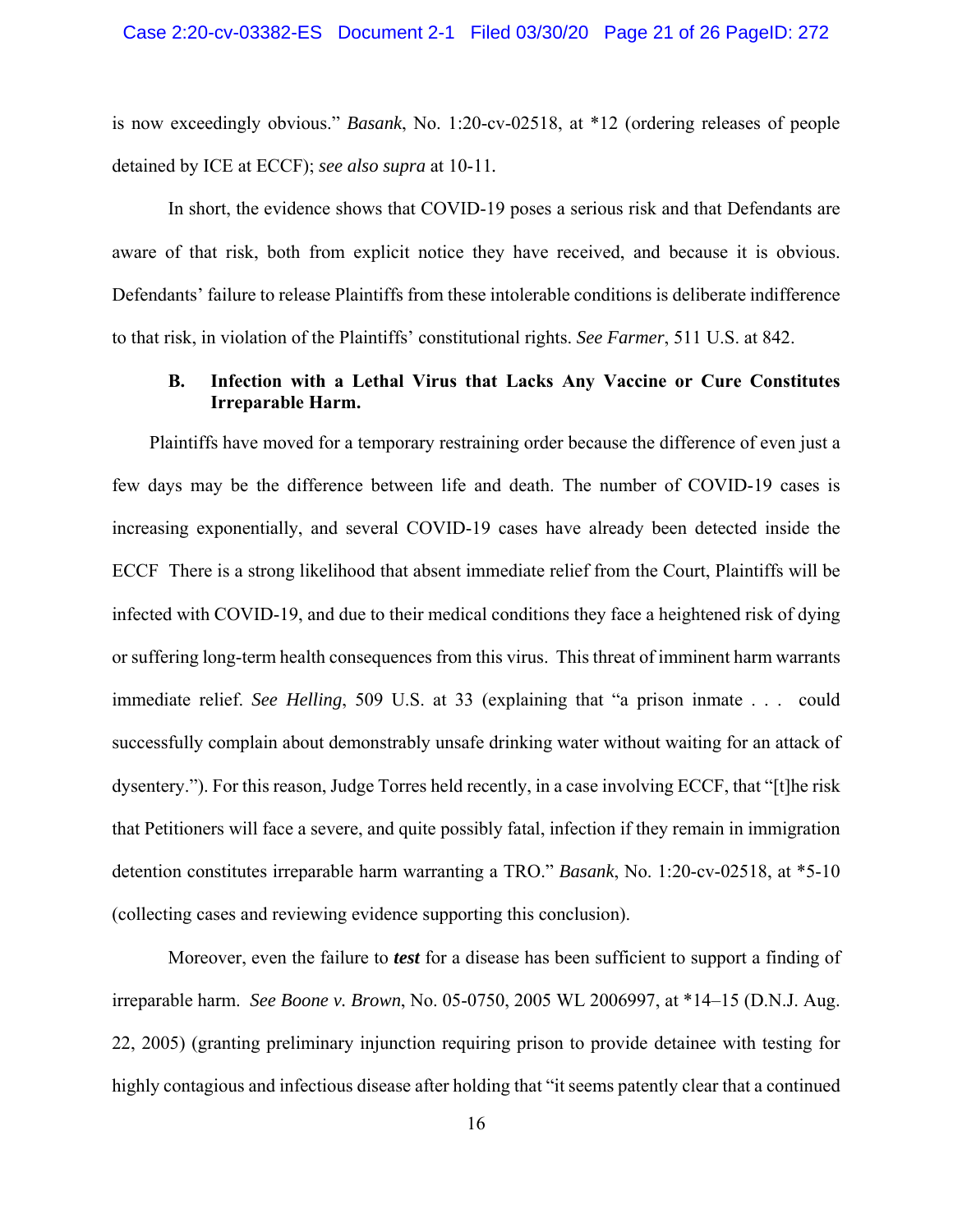denial of [such] testing . . . is sufficient to demonstrate irreparable harm"); *Austin v. Pa. Dep't of Corr.*, No. 90-7497, 1992 WL 277511, at \*8 (E.D. Pa. Sept. 29, 1992) (granting preliminary injunction requiring prison to develop testing and protocol for tuberculosis); *see also Jolly v. Coughlin*, 76 F.3d 468, 477 (2d Cir. 1996) ("correctional officers have an affirmative obligation to protect prisoners from infectious disease"). The risks here are even more extreme. The ECCF's ongoing failure to provide conditions that protect the basic health and safety of Plaintiffs risks causing them irreparable harm. *See Padilla v. U.S. Immigration & Customs Enforcement,* No. 19- 35565, 2020 WL 1482393, at \*9 (9th Cir. Mar. 27, 2020) (affirming district court's finding that "the deprivation of a fundamental constitutional right and its attendant harms, which range from physical, emotional, and psychological damages" in immigration detention constitutes irreparable harm justifying injunctive relief)*.*

## **C. There is a Strong Public Interest in Plaintiffs' Release.**

The public interest strongly favors Plaintiffs' release. "It is always in the public interest to ensure that any prisoner litigation affecting fundamental liberty interests comport with the requirements of due process." *Boone*, 2005 WL 2006997, at \*15. Here, the public has a further, and indeed overwhelming interest, in minimizing the spread of COVID-19 and avoiding the additional burdens Plaintiffs would place on the healthcare system if they were to become seriously ill. Release is necessary not only to save Plaintiffs from imminent risk, but also to protect the community at large.

First, the disease is highly contagious and has no vaccine or cure, meaning that each new infection may result in still more individuals becoming infected. The release of people most vulnerable to COVID-19 thus reduces the overall health risk for everyone, detainees and facility staff alike. *See* Schriro Decl. ¶ 23; Meyer Decl. ¶ 44. As detailed above, immigration detention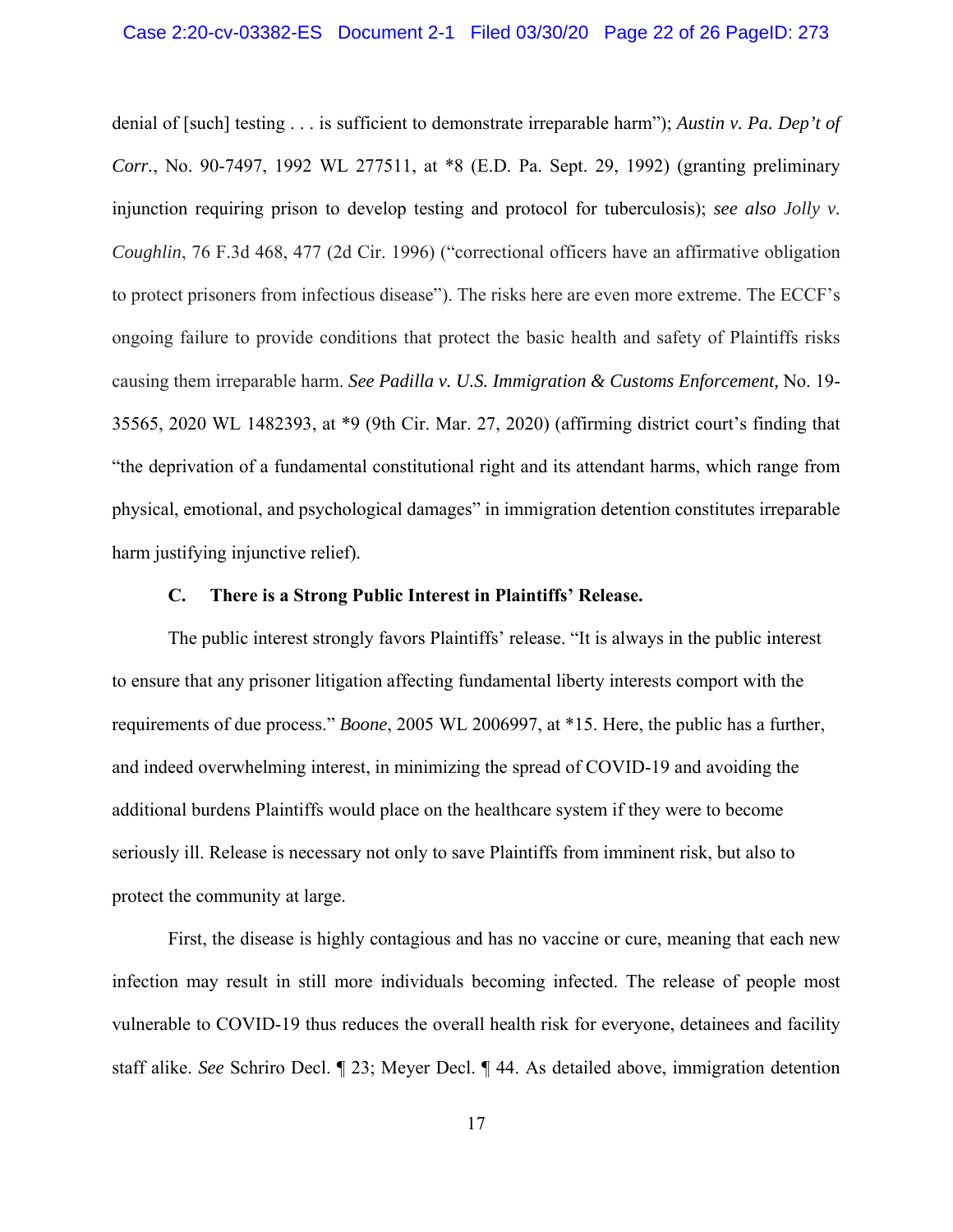## Case 2:20-cv-03382-ES Document 2-1 Filed 03/30/20 Page 23 of 26 PageID: 274

facilities face greater risk of infectious spread because of crowding, the high percentage of detained people vulnerable to serious illness in the event of COVID-19 transmission, and limited availability of medical care. Meyer Decl. ¶¶ 13–16. Reducing the size of the population of individuals in detention is "the single most important infection prevention strategy for COVID 19," which will "reduce the infection to individuals in these facilities and staff." Meyer Decl. ¶ 45; *see also* Schriro Decl. ¶ 23. Plaintiffs' release thus *furthers* ICE's interests in maintaining a healthy and orderly environment at ICE Facilities.

Second, there is a strong public interest in minimizing the spread of COVID-19 to help address the overwhelmed state of the U.S. medical system and communities outside of detention. Because detention facilities often rely on outside hospitals and emergency departments to provide intensive medical care, releasing vulnerable individuals like Plaintiffs will help to avoid taxing an already overburdened medical system. Meyer Decl. ¶ 18; *see also Raihan*, No. 20-cr-68 (BMC) (JO), Dkt. No. 20 at 10:12–19 ("The more people we crowd into that facility, the more we're increasing the risk to the community."). If released, Mr. Salazar and Mr. Vasserman would return to live with their families, where they can self-quarantine for the recommended 14-day period. Salazar Decl. ¶ 11; Vasserman Decl. ¶ 18.

## **D. The Balance of Equities Favors Releasing the Plaintiffs.**

Finally, the balance of equities heavily favors Plaintiffs' release, in light of the serious illness or death they risk from COVID-19. Defendants' countervailing interest in indefinitely detaining the Plaintiffs in dangerous conditions is weak at best. To the contrary, ICE has in the past exercised its discretion to release vulnerable detainees like Plaintiffs, especially for medical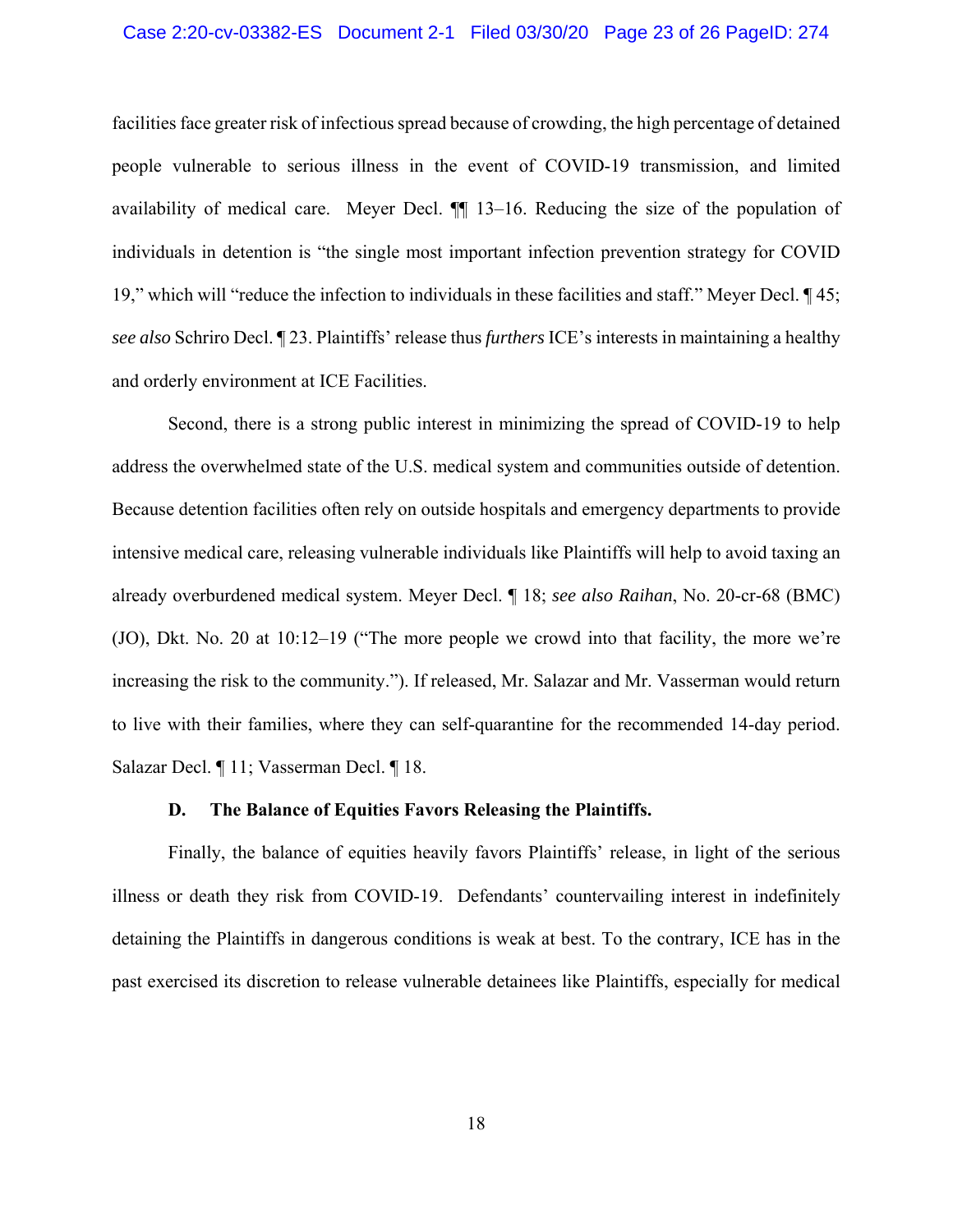reasons.4 *See* Lorenzen-Strait Decl. ¶ 7 (describing ICE's longstanding policy of releasing medically vulnerable people from custody, based upon a determination of whether a person had "any physical or mental condition would make them more susceptible to medical harm while in ICE custody"); *see also id.* ¶ 8 ("Under this rubric, ICE would have considered individuals at high risk of suffering complications and/or death if they were to contract a highly infectious and incurable disease such as COVID-19 to be detainees with special vulnerabilities, eligible for release from detention.")*.* ICE has a number of tools available – beyond physical detention – to meet its enforcement goals, as demonstrated by the enforcement measures already used when individuals with serious medical conditions are released from detention. Schriro Decl. ¶ 24; Lorenzen-Strait Decl. <sup>[1]</sup> 14-15. The situation presented by COVID-19 is no different.<sup>5</sup>

## **II. The Court Should Not Require Plaintiffs to Provide Security Prior to Issuing a Temporary Restraining Order.**

Rule 65(c) invests the district court with discretion to waive the requirement that a court issuing a temporary restraining order require the movant to provide security to pay the potential costs and damages of the enjoined party. *Temple Univ. v. White*, 941 F.2d 201, 219 (3d Cir. 1991). District courts routinely exercise this discretion to require no security in cases brought by indigent and/or incarcerated people. *See, e.g., S. Camden Citizens in Action v. N.J. Dep't of Envtl. Prot.*,

<sup>&</sup>lt;sup>4</sup> Plaintiffs do not argue that they can force ICE to exercise discretionary authority to release them. Rather, the point is that historically, ICE practice has been to release at-risk detainees.

<sup>&</sup>lt;sup>5</sup> If anything, under the unusual circumstances of this pandemic, there are fewer concerns than normal about flight risk from releasing detainees. *See In re Extradition of Alejandro Toledo Manrique*, 2020 WL 1307109, at \*1 ("The Court's concern was that Toledo would flee the country, but international travel is hard now. Travel bans are in place, and even if Toledo got into another country, he would most likely be quarantined in God-knows-what conditions, which can't be all that tempting."); *see also* Schriro Decl. ¶ 24 (referencing a recent report by the Government Accountability Report stating that 99 percent of immigrant participants in ICE's alternative to detention project appear for subsequent court hearings).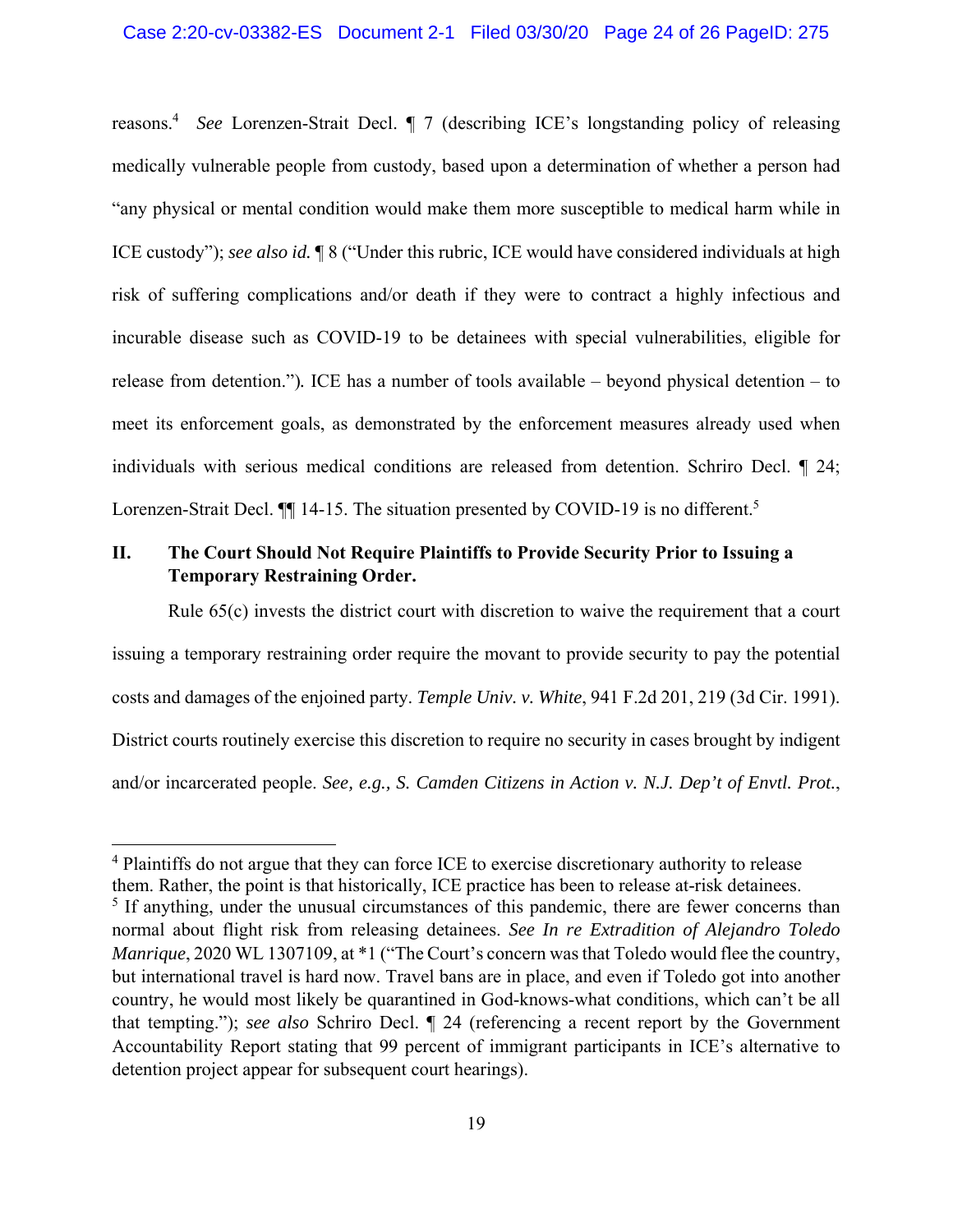145 F. Supp. 446, 504 (D.N.J. 2001) (holding that, under Third Circuit law, indigent and nonprofit plaintiffs enforcing civil rights need not post a security bond); *Simcox v. Delaware County*, No. 91-6874, 1992 WL 97896, at \*6 (E.D. Pa. May 5, 1992) (same for incarcerated plaintiff proceeding *in forma pauperis*). This Court should do the same here.

## **CONCLUSION**

The country faces a public health crisis of epic proportions. COVID-19 presents risks to all of us, and has forced us to come together as a country, put partisanship aside, and do what is right for the community and the public health. We must allow and encourage everyone to engage in practices that flatten the curve—social distancing and vigorous hygiene. This protects the most vulnerable among us and gives our overtaxed healthcare system the chance to treat those most gravely affected by COVID-19.

Plaintiffs are among the most vulnerable to this disease. So long as they remain detained at ECCF, they are sitting ducks who have no choice but to wait for this deadly virus to attack them. The only humane and constitutional solution, consistent with the advice of public health experts, is to order Plaintiffs' immediate release so they can take reasonable measures to protect themselves. Plaintiffs urge this Court to join the growing chorus of courts who have already taken critical action to save lives. Plaintiffs respectfully request that Court to grant their motion for a temporary restraining order and order their immediate release.

Dated: March 30, 2020 Respectfully Submitted,

David C. Fathi\*\* Eunice H. Cho\*\* **AMERICAN CIVIL LIBERTIES UNION FOUNDATION, NATIONAL PRISON PROJECT** 915 15th St. N.W., 7th Floor Washington, DC 20005 T: 202-548-6616

*/s/ Jeanne LoCicero*  Jeanne LoCicero Farrin R Anello Katherine Haas Molly Linhorst\* **AMERICAN CIVIL LIBERTIES UNION OF NEW JERSEY FOUNDATION** 570 Broad Street,  $11<sup>th</sup>$  floor